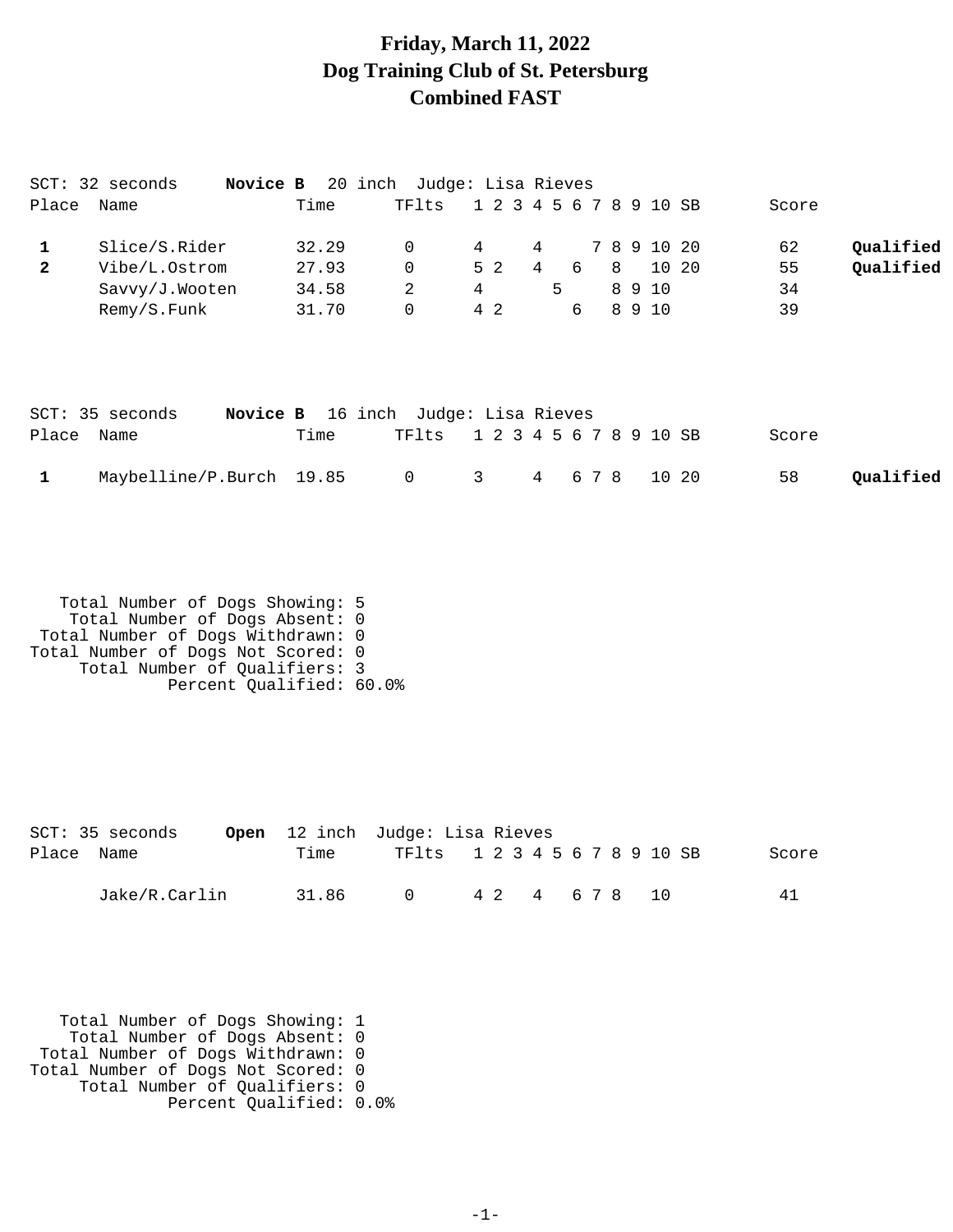|       | $SCT: 32$ seconds                                                                     | Excellent                                  | 20 inch Judge: Lisa Rieves                            |                        |                                 |        |          |          |                      |           |
|-------|---------------------------------------------------------------------------------------|--------------------------------------------|-------------------------------------------------------|------------------------|---------------------------------|--------|----------|----------|----------------------|-----------|
| Place | Name                                                                                  | Time                                       | TFlts                                                 |                        | 1 2 3 4 5 6 7 8 9 10 SB         |        |          |          | Score                |           |
|       | Axl Rose/J.O'Neill                                                                    | 37.59                                      | 5                                                     | 2                      | 4                               |        | 8        | 10       | 19                   |           |
| Place | SCT: 35 seconds<br>Name                                                               | Time                                       | Excellent 16 inch Judge: Lisa Rieves<br>TFlts         |                        | 1 2 3 4 5 6 7 8 9 10 SB         |        |          |          | Score                |           |
| 1     | Ivan/E.Ewins<br>Envy/F.Krueger<br>Hero/D.Thomason<br>Twitch/S.Rider<br>Jolie/S.Holder | 30.45<br>26.13<br>30.80<br>29.91<br>Absent | $\mathbf 0$<br>$\Omega$<br>$\mathbf 0$<br>$\mathbf 0$ | 5 2 3 4<br>2<br>6<br>3 | 456<br>$4\overline{ }$<br>4 5 6 | 678910 | 89<br>89 | 67891020 | 74<br>34<br>50<br>35 | Oualified |

|            | SCT: 35 seconds  | Excellent 12 inch Judge: Lisa Rieves |             |                               |  |      |  |       |           |
|------------|------------------|--------------------------------------|-------------|-------------------------------|--|------|--|-------|-----------|
| Place Name |                  | Time                                 |             | TF1ts 1 2 3 4 5 6 7 8 9 10 SB |  |      |  | Score |           |
|            | Kili/L.Schmeling | 23.00                                |             | 0 4234 6789 20                |  |      |  | 63    | Oualified |
|            | Neo/J.Schlueter  |                                      | 40.87 5 2 4 |                               |  | 8 10 |  | 19    |           |

 Total Number of Dogs Showing: 7 Total Number of Dogs Absent: 1 Total Number of Dogs Withdrawn: 0 Total Number of Dogs Not Scored: 0 Total Number of Qualifiers: 2 Percent Qualified: 28.6%

|   | $SCT: 32$ seconds         | <b>Master</b> 24 inch Judge: Lisa Rieves |                               |  |  |  |  |  |       |           |
|---|---------------------------|------------------------------------------|-------------------------------|--|--|--|--|--|-------|-----------|
|   | Place Name                | Time                                     | TF1ts 1 2 3 4 5 6 7 8 9 10 SB |  |  |  |  |  | Score |           |
|   | Ocean/J.Valentovich 27.99 |                                          | 0 6 2 3 4 6 7 8 9 10 20       |  |  |  |  |  | 75    | Qualified |
| 2 | Willow/C.Witt             | 36.61                                    | 4 4 3 4 7 8 9 10 20           |  |  |  |  |  | 61    | Qualified |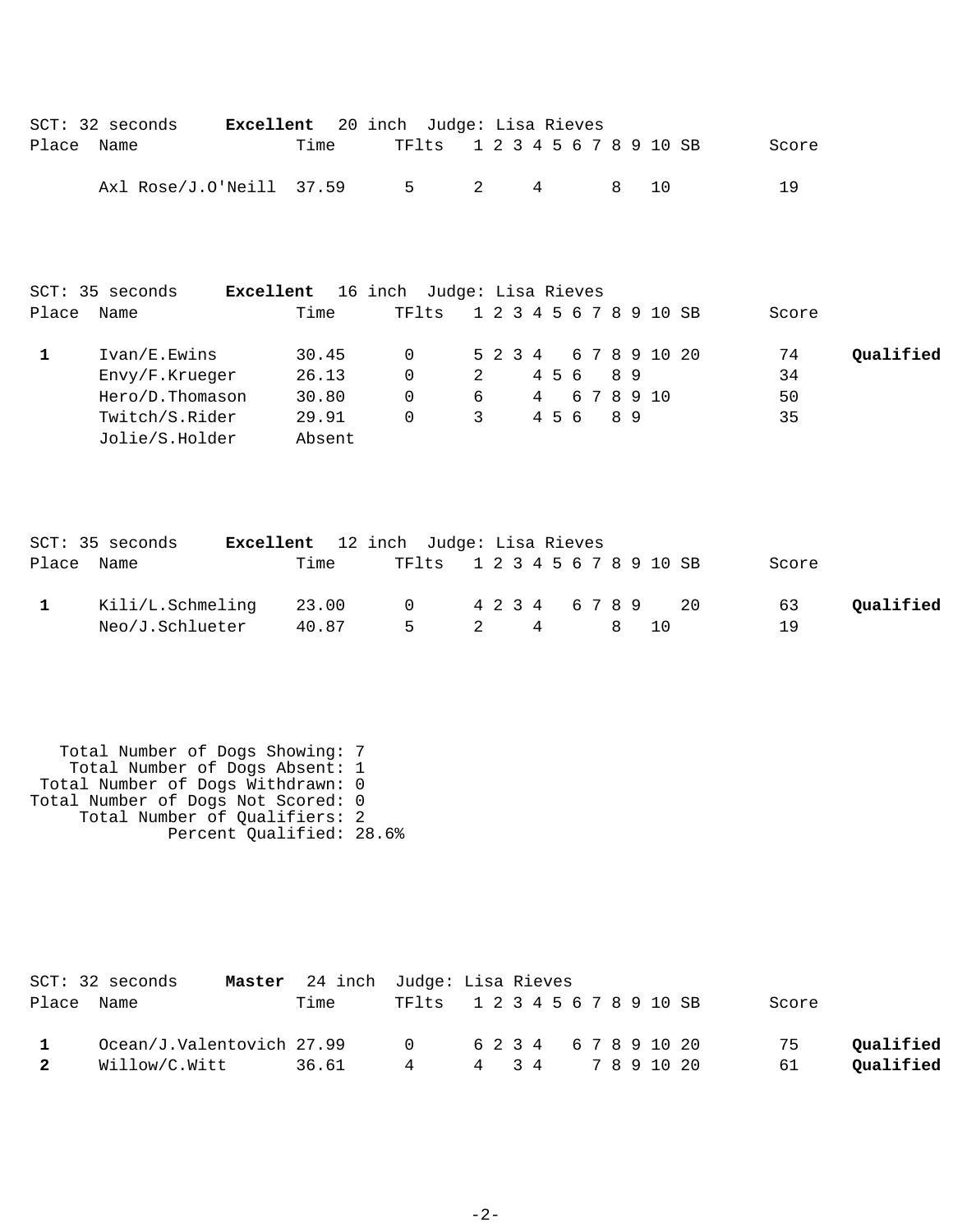|              | $SCT: 32$ seconds<br>Master | 20 inch |       |     | Judge: Lisa Rieves      |     |               |                 |  |
|--------------|-----------------------------|---------|-------|-----|-------------------------|-----|---------------|-----------------|--|
| Place        | Name                        | Time    | TFlts |     | 1 2 3 4 5 6 7 8 9 10 SB |     |               | Score           |  |
|              | Utah/H.Broadbent            | 30.30   | 0     |     | 6 2 3 4 5 6 7 8 9 10 20 |     |               | Qualified<br>80 |  |
| $\mathbf{2}$ | Bebop/G.Storm               | 32.05   | 0     |     | 6 2 3 4                 |     | 6 7 8 9 10 20 | Qualified<br>75 |  |
|              | Hobbes/J.Joyce              | 33.75   |       |     | 4                       | 8   | 10            | 23              |  |
|              | Rhett/B.Scott               | 29.17   | 0     | 2   | 4                       | 8   | 10            | 24              |  |
|              | Gemma/S.Hyde                | 38.97   | 6     | 5 2 | 4                       | 789 |               | 29              |  |

|            | SCT: 35 seconds  |       |   | Master 16 inch Judge: Lisa Rieves |      |       |           |
|------------|------------------|-------|---|-----------------------------------|------|-------|-----------|
| Place Name |                  | Time  |   | TF1ts 1 2 3 4 5 6 7 8 9 10 SB     |      | Score |           |
|            | Meg/P.Gelb       | 37.73 |   | 2 3 2 3 4 5 8 9 10 20             |      | 62    | Oualified |
|            | Spencer/J.Wooten | 40.34 | 5 | $\overline{\mathbf{3}}$<br>4      | 8910 | 29    |           |

|            | SCT: 35 seconds           | <b>Master</b> 12 inch Judge: Lisa Rieves |                               |  |  |       |  |  |       |
|------------|---------------------------|------------------------------------------|-------------------------------|--|--|-------|--|--|-------|
| Place Name |                           | Time                                     | TF1ts 1 2 3 4 5 6 7 8 9 10 SB |  |  |       |  |  | Score |
|            | Donna/J.Constantine 30.01 |                                          | $\bigcap$                     |  |  | 45689 |  |  | -35   |

|       | $SCT: 38$ seconds | Master | 8 inch Judge: Lisa Rieves |                               |                  |  |  |  |                  |  |       |
|-------|-------------------|--------|---------------------------|-------------------------------|------------------|--|--|--|------------------|--|-------|
| Place | Name              |        | Time                      | TF1ts 1 2 3 4 5 6 7 8 9 10 SB |                  |  |  |  |                  |  | Score |
|       | Moka/M.Douglas    |        | 34.53                     | $\cap$                        | 5 2 4 6 7 8 9 10 |  |  |  |                  |  | 51    |
|       | Bindi/R.Stille    |        | 36.51                     | $^{\circ}$                    |                  |  |  |  | 5 2 4 6 7 8 9 10 |  | 51    |
|       | Lexi/C.Tolson     |        |                           |                               |                  |  |  |  |                  |  |       |

 Total Number of Dogs Showing: 13 Total Number of Dogs Absent: 0 Total Number of Dogs Withdrawn: 0 Total Number of Dogs Not Scored: 0 Total Number of Qualifiers: 5 Percent Qualified: 38.5%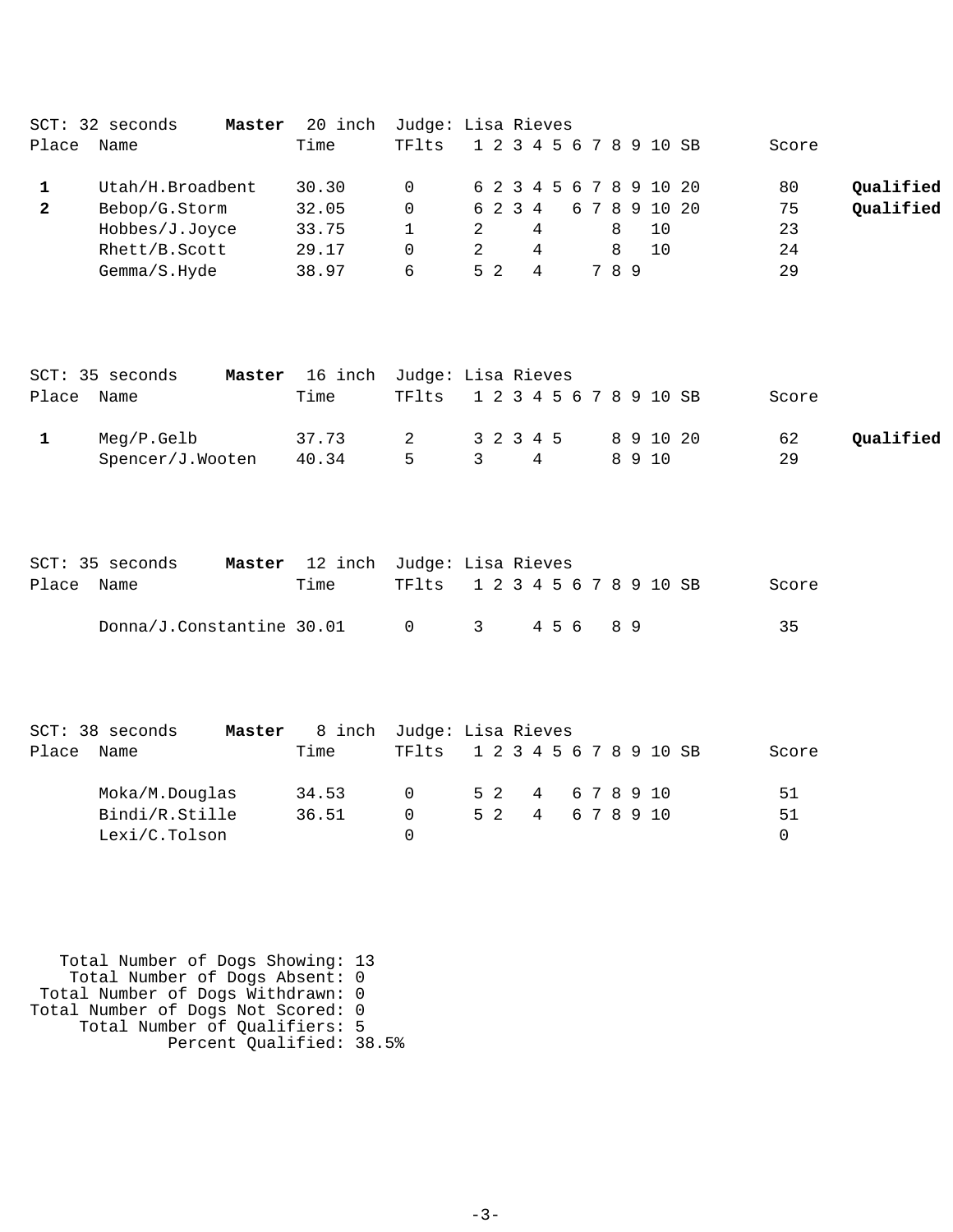| Place      | SCT: 35 seconds Novice Pref 16 inch Judge: Lisa Rieves<br>Name                                                                               |                                       | Time | TFlts |  | 1 2 3 4 5 6 7 8 9 10 SB |  |  |  | Score |
|------------|----------------------------------------------------------------------------------------------------------------------------------------------|---------------------------------------|------|-------|--|-------------------------|--|--|--|-------|
|            | Dyson/D.Sontheimer Absent                                                                                                                    |                                       |      |       |  |                         |  |  |  |       |
|            |                                                                                                                                              |                                       |      |       |  |                         |  |  |  |       |
|            | SCT: 41 seconds                                                                                                                              | Novice Pref 4 inch Judge: Lisa Rieves |      |       |  |                         |  |  |  |       |
| Place Name |                                                                                                                                              |                                       | Time | TFlts |  | 1 2 3 4 5 6 7 8 9 10 SB |  |  |  | Score |
|            | Porter/S.Pocs                                                                                                                                |                                       |      | 0     |  |                         |  |  |  | 0     |
|            |                                                                                                                                              |                                       |      |       |  |                         |  |  |  |       |
|            |                                                                                                                                              |                                       |      |       |  |                         |  |  |  |       |
|            |                                                                                                                                              |                                       |      |       |  |                         |  |  |  |       |
|            | Total Number of Dogs Showing: 1<br>Total Number of Dogs Absent: 1<br>Total Number of Dogs Withdrawn: 0<br>Total Number of Dogs Not Scored: 0 |                                       |      |       |  |                         |  |  |  |       |

 Total Number of Qualifiers: 0 Percent Qualified: 0.0%

|            | SCT: 38 seconds  | Open Pref 12 inch Judge: Lisa Rieves |        |                               |             |  |  |  |  |       |  |       |
|------------|------------------|--------------------------------------|--------|-------------------------------|-------------|--|--|--|--|-------|--|-------|
| Place Name |                  | Time                                 |        | TF1ts 1 2 3 4 5 6 7 8 9 10 SB |             |  |  |  |  |       |  | Score |
|            | Lizzie/R.Kizziar | 36.97                                | $\cap$ |                               | 6 2         |  |  |  |  | 78910 |  | 42    |
|            | Rebel/J.Gorbas   | 20.56                                | $\cap$ |                               | 2 3 4 6 7 8 |  |  |  |  |       |  | 30    |

 Total Number of Dogs Showing: 2 Total Number of Dogs Absent: 0 Total Number of Dogs Withdrawn: 0 Total Number of Dogs Not Scored: 0 Total Number of Qualifiers: 0 Percent Qualified: 0.0%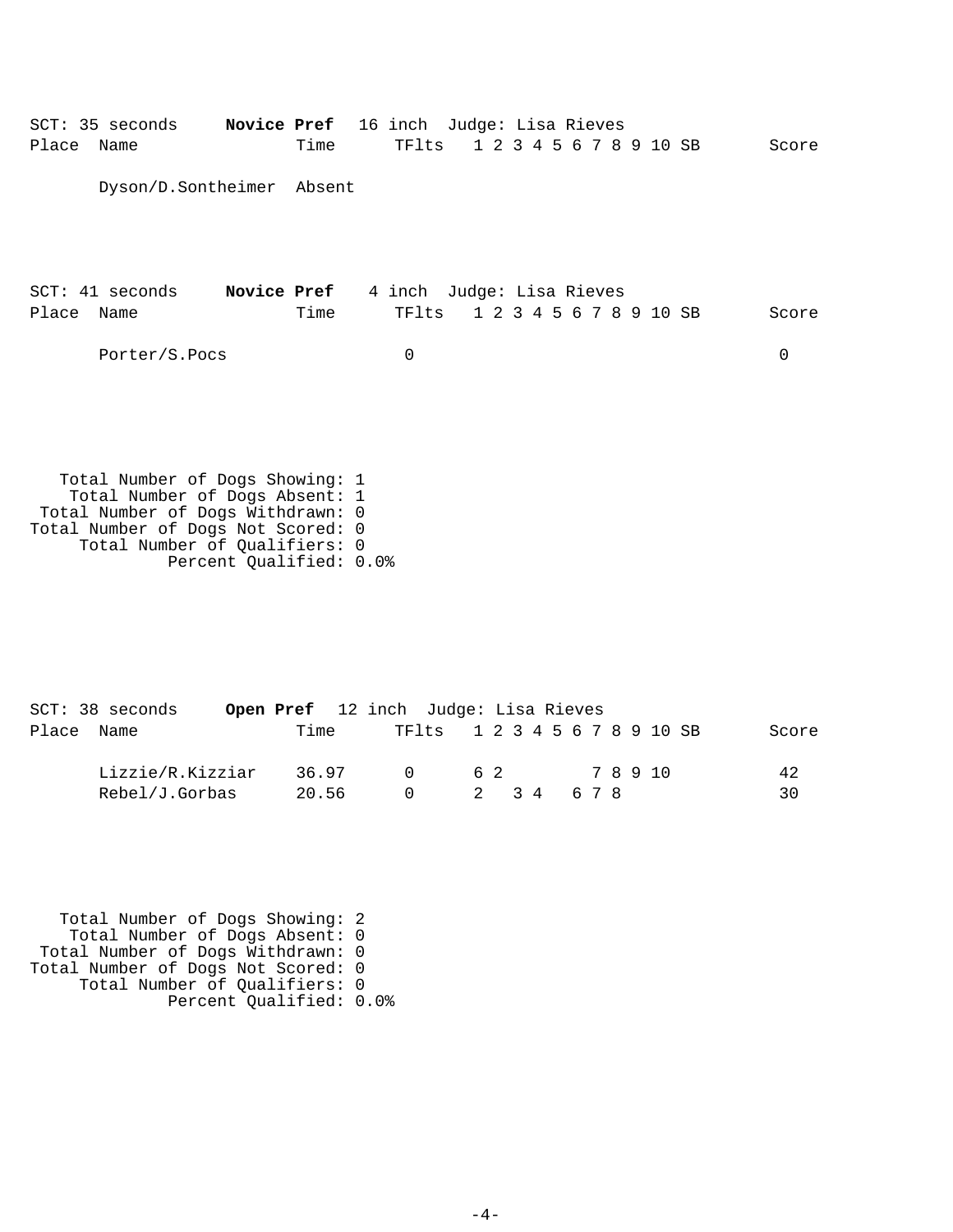| SCT: 35 seconds<br>Place<br>Name   | <b>Excellent Pref</b><br>Time | 16 inch<br>TFlts | Judge: Lisa Rieves               | 1 2 3 4 5 6 7 8 9 10 SB | Score |
|------------------------------------|-------------------------------|------------------|----------------------------------|-------------------------|-------|
| Tank/R.Henson                      | 29.59                         | $\mathbf 0$      | $\overline{4}$<br>$\overline{3}$ | 6 7                     | 20    |
| $SCT: 38$ seconds<br>Place<br>Name | <b>Excellent Pref</b><br>Time | 8 inch<br>TFlts  | Judge: Lisa Rieves               | 1 2 3 4 5 6 7 8 9 10 SB | Score |
| Spike/S.Scott                      | 42.96                         | 4                | 5 2                              | 7 8 9 10                | 37    |
|                                    |                               |                  |                                  |                         |       |

 Total Number of Dogs Showing: 2 Total Number of Dogs Absent: 0 Total Number of Dogs Withdrawn: 0 Total Number of Dogs Not Scored: 0 Total Number of Qualifiers: 0 Percent Qualified: 0.0%

|            | SCT: 35 seconds | Master Pref 20 inch Judge: Lisa Rieves |       |                               |          |  |  |         |  |  |       |
|------------|-----------------|----------------------------------------|-------|-------------------------------|----------|--|--|---------|--|--|-------|
| Place Name |                 |                                        | Time  | TF1ts 1 2 3 4 5 6 7 8 9 10 SB |          |  |  |         |  |  | Score |
|            | Benny/J.Joyce   |                                        | 33.06 | $\cap$                        | $\sim$ 3 |  |  | 4 6 7 8 |  |  | 28    |

|       | SCT: 35 seconds | Master Pref 16 inch Judge: Lisa Rieves |       |                               |                            |  |       |     |  |  |  |       |
|-------|-----------------|----------------------------------------|-------|-------------------------------|----------------------------|--|-------|-----|--|--|--|-------|
| Place | Name            |                                        | Time  | TF1ts 1 2 3 4 5 6 7 8 9 10 SB |                            |  |       |     |  |  |  | Score |
|       | Zeke/R.Henson   |                                        | 24.31 | $\Omega$                      | 5 2 3                      |  |       | 678 |  |  |  | 31    |
|       | Dash/S.Ritch    |                                        | 27.49 | $\cap$                        | $\overline{\phantom{a}}^2$ |  | 4 6 8 |     |  |  |  | 20    |

| $SCT: 38$ seconds | <b>Master Pref</b> 12 inch Judge: Lisa Rieves |       |                               |                         |  |  |     |  |  |  |       |
|-------------------|-----------------------------------------------|-------|-------------------------------|-------------------------|--|--|-----|--|--|--|-------|
| Place Name        |                                               | Time  | TF1ts 1 2 3 4 5 6 7 8 9 10 SB |                         |  |  |     |  |  |  | Score |
| Jessie/K.Jones    |                                               | 22.73 | $\bigcap$                     | $\overline{\mathbf{3}}$ |  |  | 456 |  |  |  | 27    |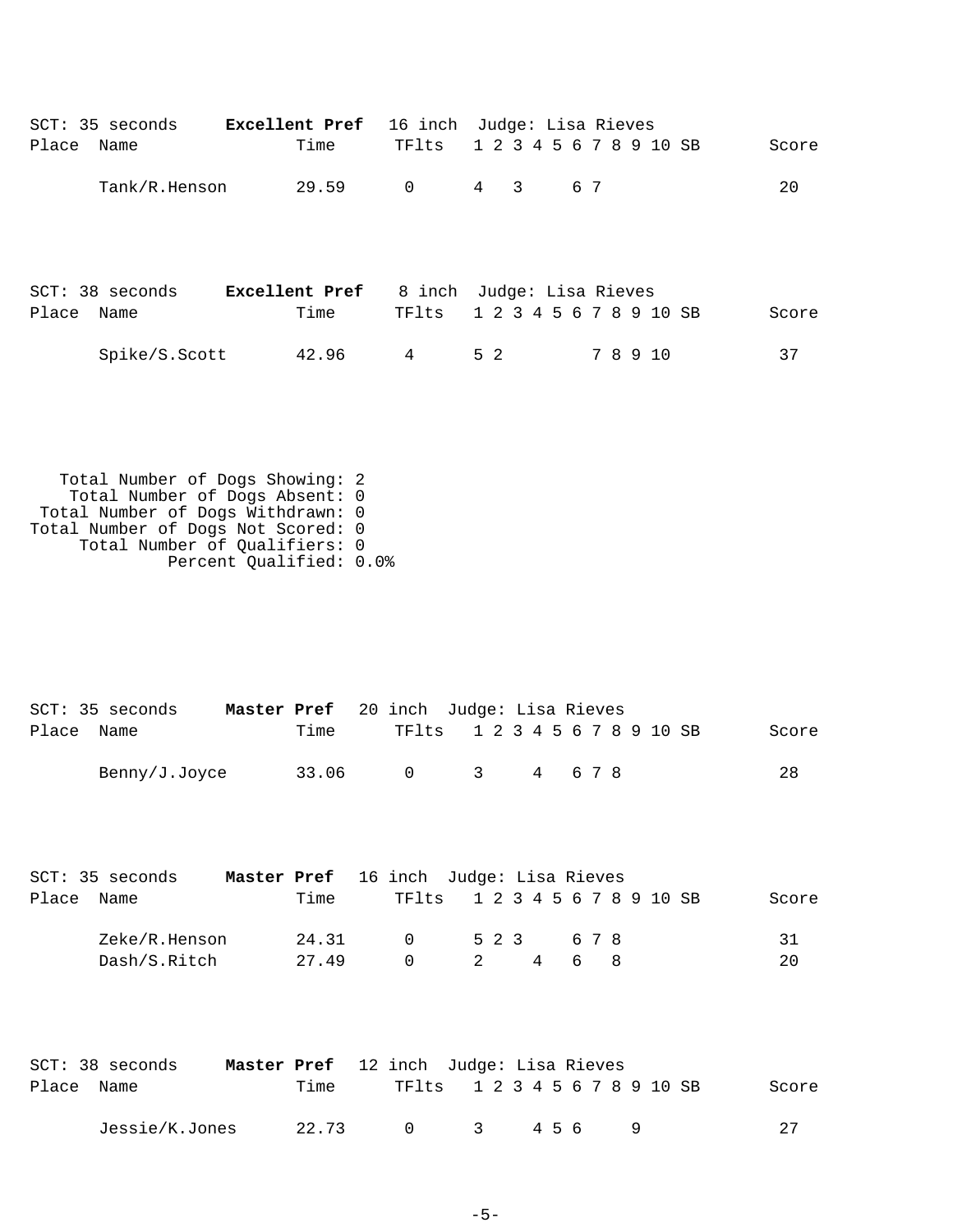Total Number of Dogs Showing: 4 Total Number of Dogs Absent: 0 Total Number of Dogs Withdrawn: 0 Total Number of Dogs Not Scored: 0 Total Number of Qualifiers: 0 Percent Qualified: 0.0%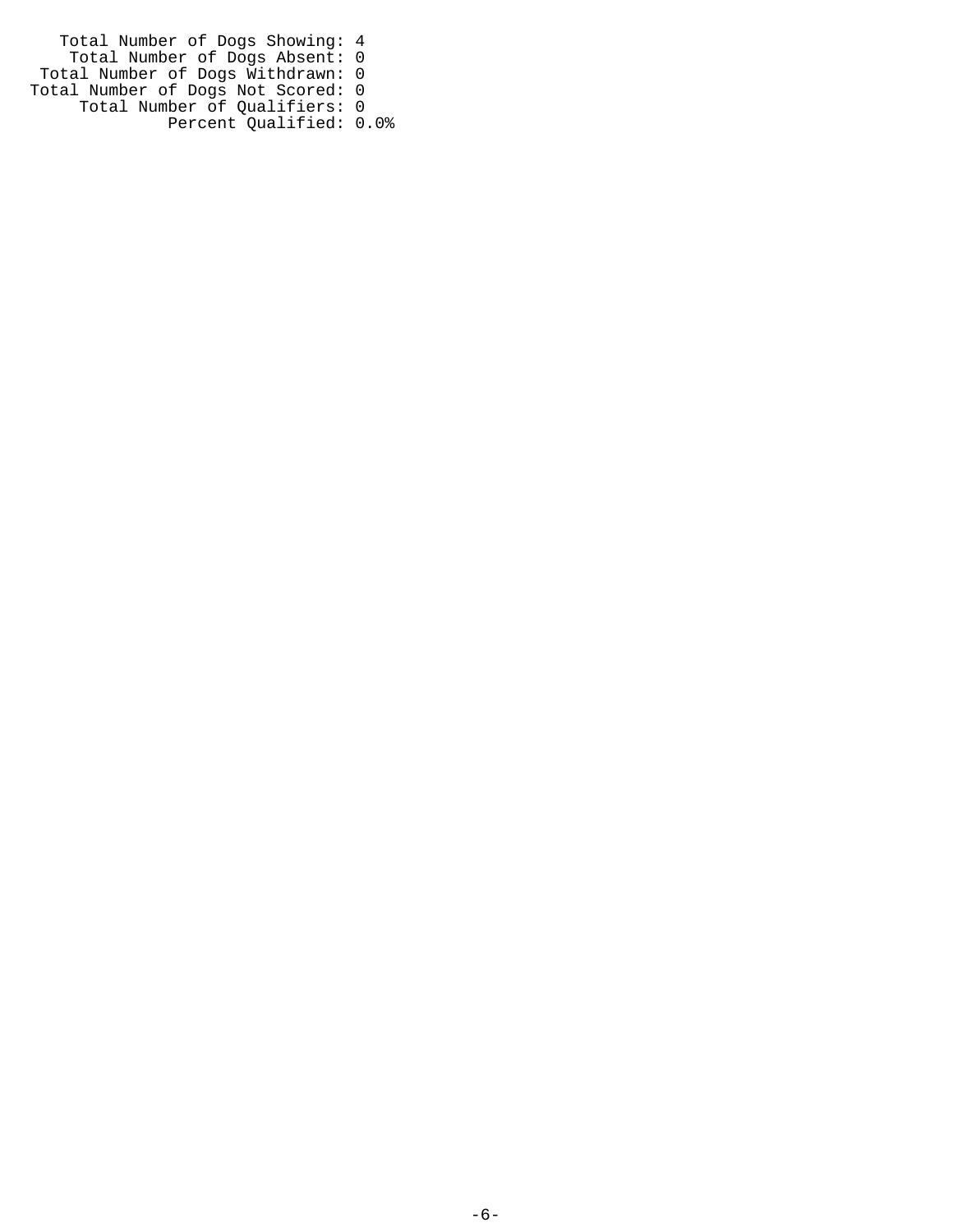#### **Friday, March 11, 2022 Dog Training Club of St. Petersburg Master/Excellent Standard**

| Place Name | Distance: 176 yards SCT: 62 seconds     Excellent  20 inch Judge: Lisa Rieves    | Time                                |                                        |                                   |                                 | TFlts RFlts WCFlts TblFlts E/F       |                           | Score                |
|------------|----------------------------------------------------------------------------------|-------------------------------------|----------------------------------------|-----------------------------------|---------------------------------|--------------------------------------|---------------------------|----------------------|
|            | Axl Rose/J.O'Neill No Time                                                       |                                     |                                        | $\mathbf{1}$                      | $\mathbf 0$                     | $\mathbf 0$                          | $\mathbf{1}$              | Elim                 |
| Place      | Distance: 173 yards SCT: 66 seconds Excellent 16 inch Judge: Lisa Rieves<br>Name | Time TFlts RFlts WCFlts TblFlts E/F |                                        |                                   |                                 |                                      |                           | Score                |
|            | Hero/D.Thomason 54.25                                                            |                                     | $\overline{0}$                         | $2 \left( \frac{1}{2} \right)$    | $\mathbf{1}$                    | $\overline{0}$                       | $\overline{0}$            | Elim                 |
| Place Name | Distance: 169 yards SCT: 68 seconds Excellent 12 inch Judge: Lisa Rieves         | Time TFlts RFlts WCFlts TblFlts E/F |                                        |                                   |                                 |                                      |                           | Score                |
|            | Kili/L.Schmeling 60.39<br>Layla/R.Butto 66.00<br>Neo/J.Schlueter                 | 68.13                               | $\mathbf 0$<br>$\Omega$<br>$\mathbf 0$ | 4<br>$\mathbf{1}$<br>$\mathbf{3}$ | 4<br>$\Omega$<br>$\overline{4}$ | $\Omega$<br>$\Omega$<br>$\mathbf{1}$ | 3<br>$\Omega$<br>$\Omega$ | Elim<br>Elim<br>Elim |
|            |                                                                                  |                                     |                                        |                                   |                                 |                                      |                           |                      |

 Total Number of Dogs Showing: 5 Total Number of Dogs Absent: 0 Total Number of Dogs Withdrawn: 0 Total Number of Dogs Not Scored: 0 Total Number of Qualifiers: 0 Percent Qualified: 0.0%

|            | Distance: 176 yards SCT: 66 seconds |         |  |              | <b>Master</b> 24 inch Judge: Lisa Rieves           |       |
|------------|-------------------------------------|---------|--|--------------|----------------------------------------------------|-------|
| Place Name |                                     | Time    |  |              | TFlts RFlts WCFlts TblFlts E/F                     | Score |
|            | Willow/C.Witt                       | No Time |  | $2 \sqrt{3}$ | $\begin{array}{ccc} & & 0 & \quad & 2 \end{array}$ | Elim  |
|            | Ocean/J.Valentovich No Time         |         |  | $\Omega$     | $\begin{array}{ccc} 0 & 1 \end{array}$             | Elim  |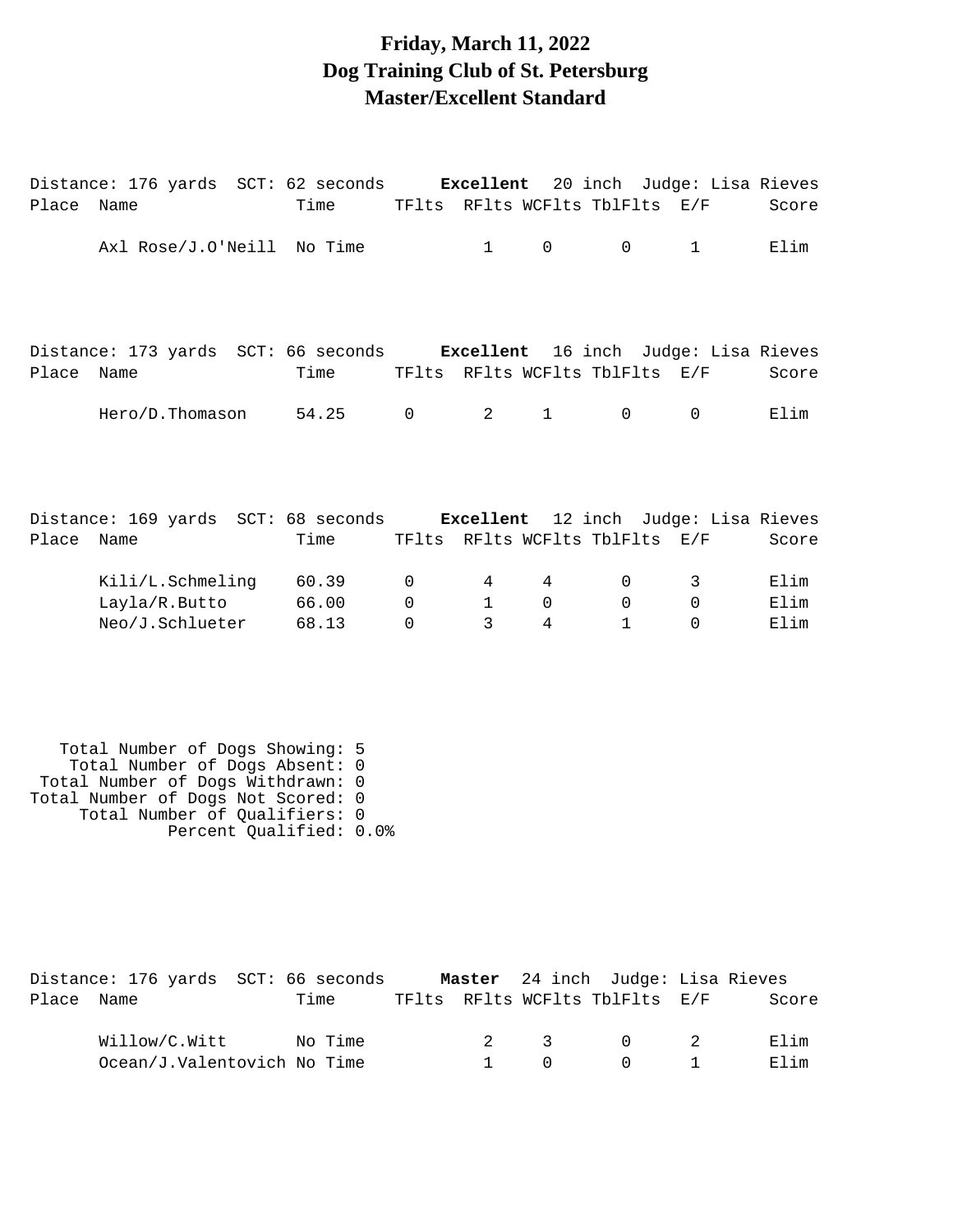|              | Distance: 176 yards SCT: 62 seconds |         |          | Master   | 20 inch              |          | Judge: Lisa Rieves |       |           |
|--------------|-------------------------------------|---------|----------|----------|----------------------|----------|--------------------|-------|-----------|
| Place        | Name                                | Time    | TFlts    |          | RFlts WCFlts TblFlts |          | E/F                | Score |           |
|              | Hobbes/J.Joyce                      | 53.17   | $\Omega$ | $\Omega$ | 0                    | $\Omega$ | 0                  | 100   | Qualified |
| $\mathbf{2}$ | TKO/D.Donaldson                     | 61.47   | $\Omega$ |          | 0                    | 0        | 0                  | 100   | Qualified |
|              | Gia/D.Berry                         | 48.41   | $\Omega$ | 0        | 0                    | 0        |                    | Elim  |           |
|              | Goose/J.Smith                       | 89.88   | 81       | 4        | 0                    | $\Omega$ |                    | Elim  |           |
|              | Rhett/B.Scott                       | 72.00   | 30       | 2        | 2                    | $\Omega$ | $\Omega$           | Elim  |           |
|              | Gemma/S.Hyde                        | 48.60   | $\Omega$ | $\Omega$ |                      | $\Omega$ |                    | Elim  |           |
|              | Utah/H.Broadbent                    | 46.71   | $\Omega$ | $\Omega$ | 2                    | $\Omega$ | $\Omega$           | Elim  |           |
|              | Gem/L.Ostrom                        | No Time |          | $\Omega$ | 0                    | $\Omega$ |                    | Elim  |           |
|              | Chase/D.Crowell                     | No Time |          | 2        | 2                    | $\Omega$ | 3                  | Elim  |           |
|              | Bebop/G.Storm                       | 52.03   | 0        |          |                      | 0        | 0                  | Elim  |           |
|              |                                     |         |          |          |                      |          |                    |       |           |

|              | Distance: 173 yards SCT: 66 seconds |         |                | Master        | 16 inch |                      | Judge: Lisa Rieves |       |           |
|--------------|-------------------------------------|---------|----------------|---------------|---------|----------------------|--------------------|-------|-----------|
| Place        | Name                                | Time    | TFlts          |               |         | RFlts WCFlts TblFlts | E/F                | Score |           |
| 1            | Daisy/M.Panzeri                     | 48.89   | $\Omega$       | 0             |         | $\mathbf 0$          |                    | 100   | Qualified |
| $\mathbf{z}$ | Cash/J.Schlueter                    | 51.65   | 0              | 0             |         | 0                    |                    | 100   | Qualified |
| 3            | Ivan/E.Ewins                        | 54.67   | 0              | 0             |         | 0                    |                    | 100   | Qualified |
|              | $Meq/P$ . Gelb                      | 52.82   | $\overline{0}$ |               | 3       | 0                    |                    | Elim  |           |
|              | Wicked/S.Michaels                   | No Time |                | 0             | 2       | 0                    | 3                  | Elim  |           |
|              | Twitch/S.Rider                      | 54.95   | $\mathbf 0$    | 0             |         | 0                    |                    | Elim  |           |
|              | Bogey/D.Atkinson                    | 50.34   | 0              | 3             |         | 0                    |                    | Elim  |           |
|              | Spencer/J.Wooten                    | 51.40   | 0              | $\mathcal{L}$ |         | 0                    |                    | Elim  |           |
|              | Envy/F.Krueger                      | 68.01   | 6              |               | 2       | 0                    |                    | Elim  |           |
|              | Trudy/B.Jordan                      | 58.38   | $\overline{0}$ |               |         | 0                    |                    | Elim  |           |
|              | Epic/J.Lipsio                       | No Time |                |               | 2       | 0                    | 2                  | Elim  |           |
|              | Hootie/J.Mylchreest No Time         |         |                |               |         | 0                    |                    | Elim  |           |
|              | Tyler/L.Coleman                     | No Time |                | 0             | 3       | 0                    | 2                  | Elim  |           |
|              | Jolie/S.Holder                      | Absent  |                |               |         |                      |                    |       |           |

|       | Distance: 169 yards         | SCT: 68 seconds |          | Master |          | 12 inch Judge: Lisa Rieves |         |          |
|-------|-----------------------------|-----------------|----------|--------|----------|----------------------------|---------|----------|
| Place | Name                        | Time            | TFlts    |        |          | RFlts WCFlts TblFlts       | - E / F | Score    |
|       | Blaze/S.Michaels            | No Time         |          |        |          |                            |         | Elim     |
|       | Luke/F.Salvas               | 66.65           | 0        | 3      | 2        |                            |         | Elim     |
|       | Phineas/D.Englund           | 65.01           | $\Omega$ |        | $\Omega$ | 0                          | 0       | Elim     |
|       | Donna/J.Constantine No Time |                 |          | 2      | 2        | 0                          | 2       | Elim     |
|       | Edge/S.Michaels             | 45.31           | 0        | 2      | 0        | 0                          | 0       | Elim     |
|       | Jake/F.Salvas               | 67.62           | 0        |        |          |                            |         | $F.1$ im |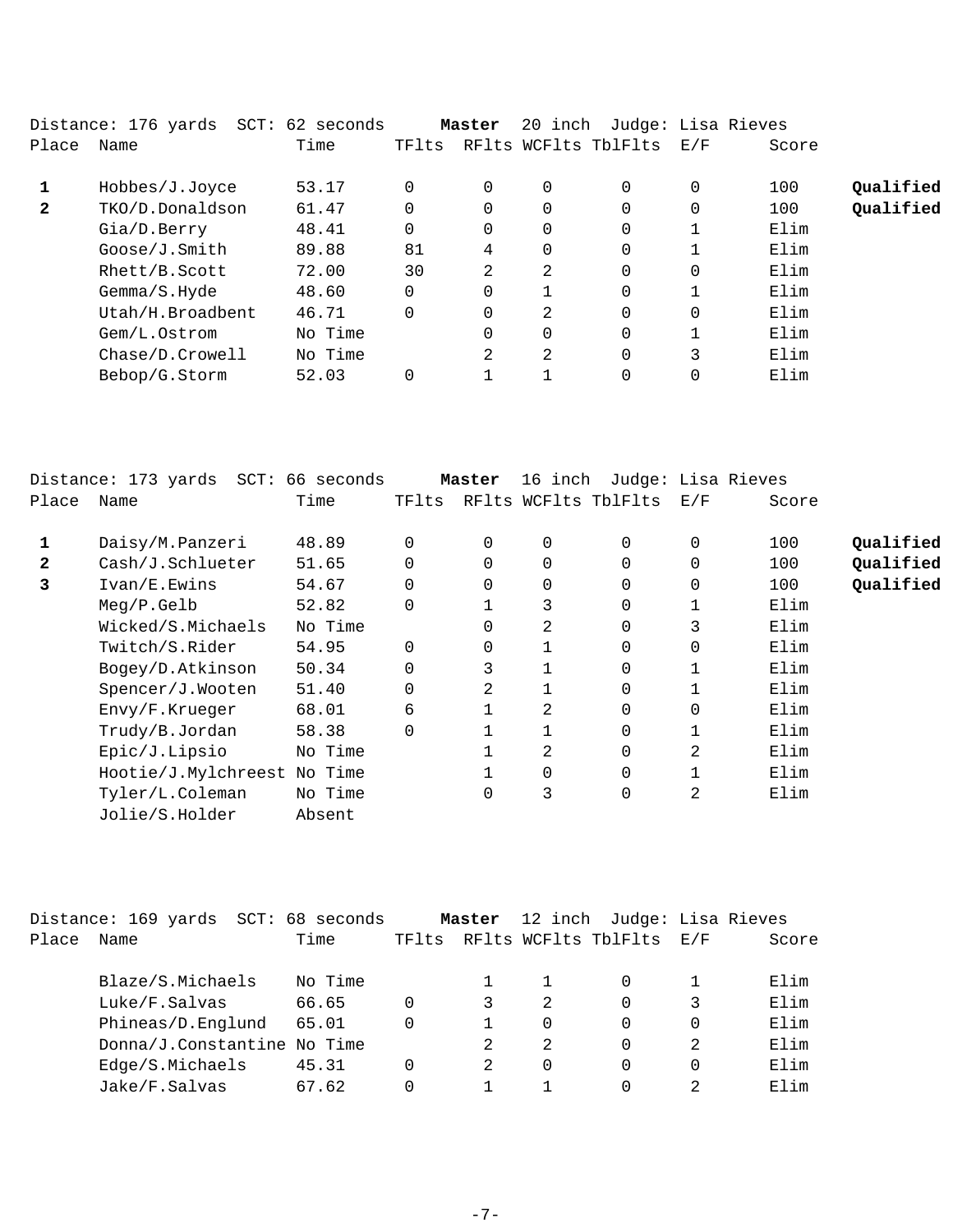|       | Distance: 169 yards | SCT: 73 seconds |          | Master         | 8 inch               |          |               | Judge: Lisa Rieves |
|-------|---------------------|-----------------|----------|----------------|----------------------|----------|---------------|--------------------|
| Place | Name                | Time            | TFlts    |                | RFlts WCFlts TblFlts |          | E/F           | Score              |
|       | CoCo/S.Holder       | 56.32           | 0        | 0              |                      | 0        |               | Elim               |
|       | Bindi/R.Stille      | 61.09           | $\Omega$ | 2              | 2                    | 0        |               | Elim               |
|       | Mr. Ping/J.Bell     | 90.22           | 51       | $\Omega$       | 0                    | $\Omega$ | $\Omega$      | 49                 |
|       | Tess/L.Ranieri      | 58.22           | $\Omega$ | $\Omega$       |                      | $\Omega$ |               | Elim               |
|       | Moka/M.Douglas      | No Time         |          | $\mathfrak{D}$ |                      | $\Omega$ |               | Elim               |
|       | Lexi/C.Tolson       | No Time         |          |                |                      | $\Omega$ | $\mathcal{L}$ | Elim               |
|       | Brecon/P.Calvert    | 70.23           | 0        |                | 0                    | 0        |               | Elim               |
|       | Buff/S.Michaels     | 43.99           |          |                |                      |          |               | Elim               |

 Total Number of Dogs Showing: 39 Total Number of Dogs Absent: 1 Total Number of Dogs Withdrawn: 0 Total Number of Dogs Not Scored: 0 Total Number of Qualifiers: 5 Percent Qualified: 12.8%

|            | Distance: 176 yards SCT: 67 seconds   |      |  |                                | <b>Excellent Pref</b> 16 inch Judge: Lisa Rieves |
|------------|---------------------------------------|------|--|--------------------------------|--------------------------------------------------|
| Place Name |                                       | Time |  | TFlts RFlts WCFlts TblFlts E/F | Score                                            |
|            | George/K.Evers-Hays $68.54$ 3 3 3 0 2 |      |  |                                | Elim                                             |

|              | Distance: 173 yards SCT: 71 seconds |      |  |                                | <b>Excellent Pref</b> 12 inch Judge: Lisa Rieves |           |
|--------------|-------------------------------------|------|--|--------------------------------|--------------------------------------------------|-----------|
| Place Name   |                                     | Time |  | TFlts RFlts WCFlts TblFlts E/F | Score                                            |           |
| $\mathbf{1}$ | Lizzie/R.Kizziar 61.22 0 0 0 0 0    |      |  |                                | 100                                              | Qualified |

 Total Number of Dogs Showing: 2 Total Number of Dogs Absent: 0 Total Number of Dogs Withdrawn: 0 Total Number of Dogs Not Scored: 0 Total Number of Qualifiers: 1 Percent Qualified: 50.0%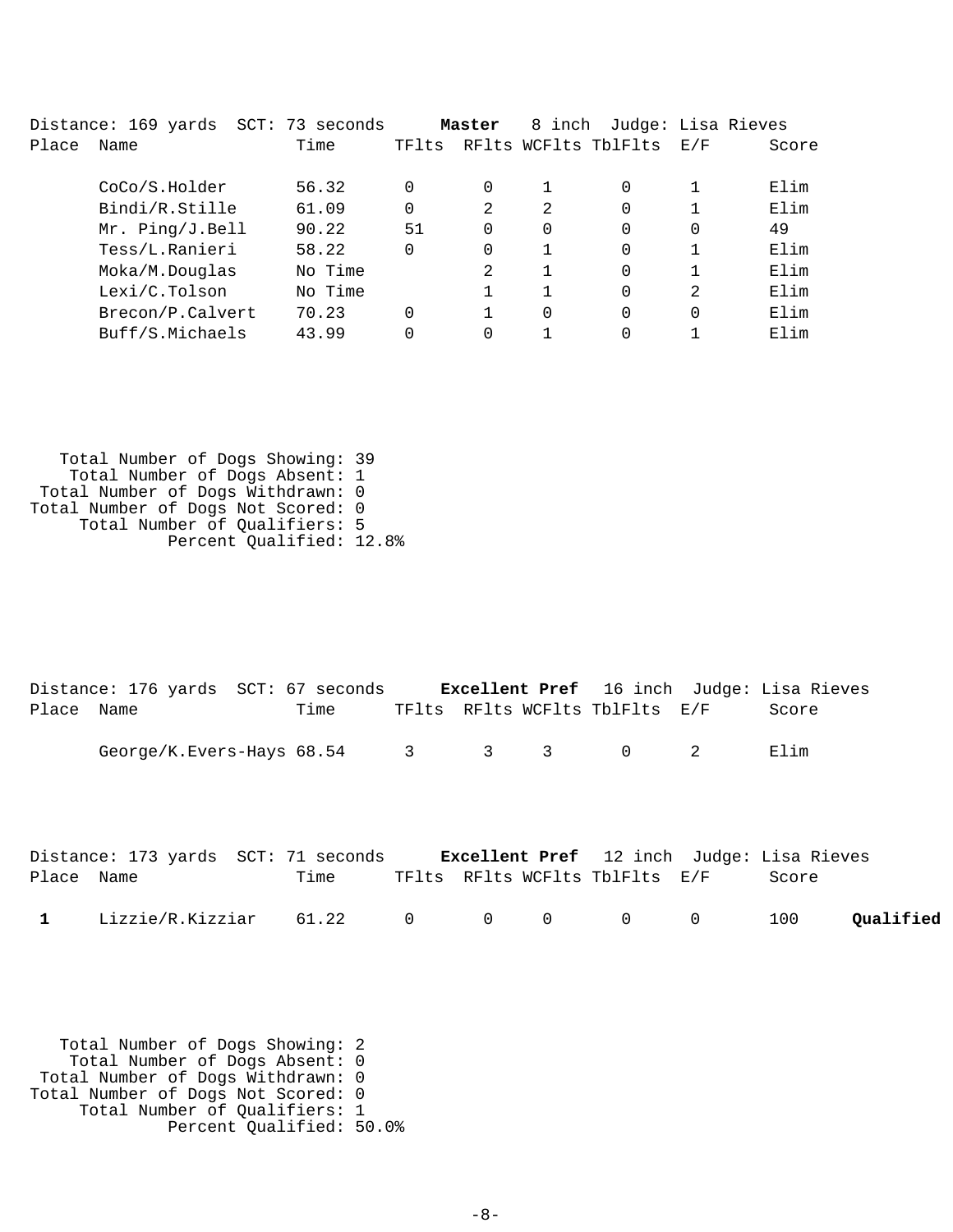|       | Distance: 176 yards SCT: 71 seconds |       |                |                |                                   |                                            | Master Pref 20 inch Judge: Lisa Rieves |           |
|-------|-------------------------------------|-------|----------------|----------------|-----------------------------------|--------------------------------------------|----------------------------------------|-----------|
| Place | Name                                | Time  |                |                |                                   | TFlts RFlts WCFlts TblFlts E/F             | Score                                  |           |
|       | Lotte/L.Belcher                     | 63.20 |                |                | $\begin{matrix}0&0&0\end{matrix}$ | $\begin{array}{ccc} & & & 0 & \end{array}$ | 100                                    | Oualified |
|       | Pecoy/K.Himmelfarb 64.94            |       | $\overline{0}$ | $\overline{0}$ | $\overline{0}$                    | $\Omega$                                   | 100                                    | Qualified |
|       | Benny/J.Joyce                       | 62.58 | $\Omega$       | $\sim$ 1       | $\Omega$                          | $\Omega$                                   | Elim                                   |           |

|              | Distance: 176 yards<br>$SCT$ : | 67<br>seconds |       | Master Pref |   | 16 inch              |     | Judge: Lisa Rieves |           |
|--------------|--------------------------------|---------------|-------|-------------|---|----------------------|-----|--------------------|-----------|
| Place        | Name                           | Time          | TFlts |             |   | RFlts WCFlts TblFlts | E/F | Score              |           |
|              | Katie/L.Wilken                 | 57.95         |       | 0           | 0 |                      | 0   | 100                | Qualified |
| $\mathbf{2}$ | Coqui/L.Wilken                 | 64.78         |       | 0           | 0 | 0                    | 0   | 100                | Qualified |
|              | Tank/R.Henson                  | 75.84         | 24    | 2           | 3 | 0                    | 2   | Elim               |           |
|              | Bindy/L.Grqurich               | 55.95         |       | 0           |   | 0                    |     | Elim               |           |
|              | Winnie/J.Smith                 | No Time       |       | 4           |   | 0                    | 2   | Elim               |           |
|              | Zeke/R.Henson                  | 52.10         |       | 0           |   | 0                    |     | Elim               |           |
|              |                                |               |       |             |   |                      |     |                    |           |

|                | Distance: 173 yards SCT: 71 seconds |         |          | Master Pref |          | 12 inch              |          | Judge: Lisa Rieves |           |
|----------------|-------------------------------------|---------|----------|-------------|----------|----------------------|----------|--------------------|-----------|
| Place          | Name                                | Time    | TFlts    |             |          | RFlts WCFlts TblFlts | E/F      | Score              |           |
|                | Echo/J.Killeen                      | 64.47   |          | $\Omega$    | 0        | $\Omega$             | 0        | 100                | Oualified |
| $\overline{2}$ | Tag/S.Irish                         | 66.54   |          | $\Omega$    | $\Omega$ | $\Omega$             | $\Omega$ | 100                | Qualified |
|                | Kaylee/T.Colbert                    | 67.98   |          |             |          | $\Omega$             | 1        | Elim               |           |
|                | Victoria/M.Hissam                   | 63.54   | $\Omega$ |             |          | $\Omega$             |          | Elim               |           |
|                | Dallas/J.Gorbas                     | No Time |          | $\Omega$    |          | $\Omega$             |          | Elim               |           |
|                | Breeze/L.Calci                      | 65.77   |          |             |          | $\Omega$             | 2        | Elim               |           |
|                | Blue/P.McBride                      | 58.88   |          | 3           | $\Omega$ | $\Omega$             | $\Omega$ | Elim               |           |
|                | Jax/D.Crowell                       | 58.17   |          |             | 2        | $\Omega$             | 2        | Elim               |           |
|                | Jessie/K.Jones                      | 63.66   |          |             | $\Omega$ | $\Omega$             | $\Omega$ | Elim               |           |
|                | Calie/D.Enqlund                     | 59.46   |          |             |          | 0                    | 1        | Elim               |           |
|                |                                     |         |          |             |          |                      |          |                    |           |

|       | Distance: 169 yards SCT: 73 seconds   |       |                |   |                |                                | <b>Master Pref</b> 8 inch Judge: Lisa Rieves |           |
|-------|---------------------------------------|-------|----------------|---|----------------|--------------------------------|----------------------------------------------|-----------|
| Place | Name                                  | Time  |                |   |                | TFlts RFlts WCFlts TblFlts E/F | Score                                        |           |
|       | $Trinity/A.Johnson-M 56.06$ 0 0 0 0 0 |       |                |   |                |                                | 100                                          | Qualified |
|       | Tammy/A.Johnson-Moz 41.32             |       | $\overline{0}$ | 1 | $\Omega$       | $\cap$                         | Elim                                         |           |
|       | Willie/S.Pocs                         | 61.34 | $\Omega$       |   | $\overline{0}$ |                                | Elim                                         |           |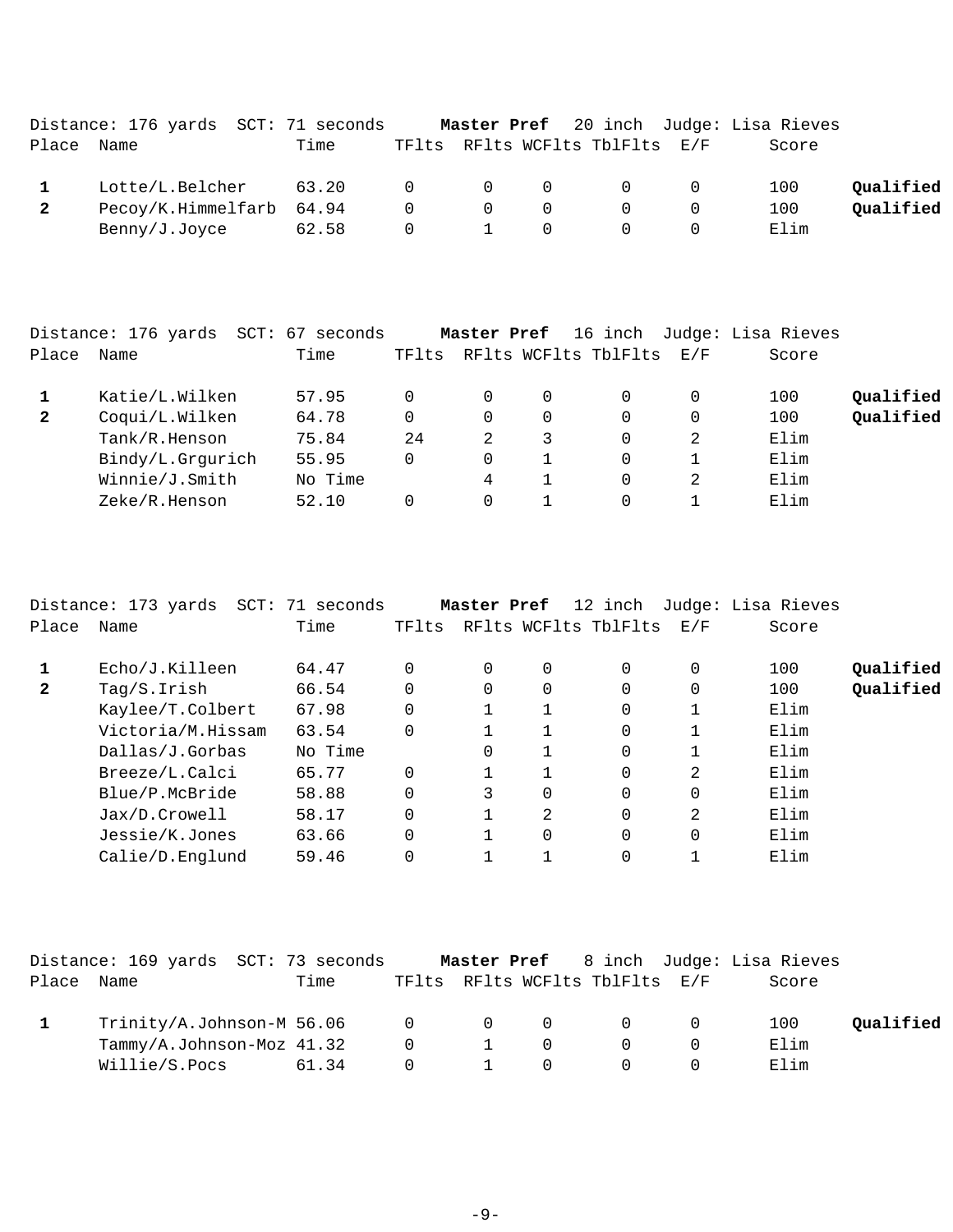|       | Distance: 169 yards SCT: 78 seconds |         |          | Master Pref |          |                                | 4 inch Judge: Lisa Rieves |           |
|-------|-------------------------------------|---------|----------|-------------|----------|--------------------------------|---------------------------|-----------|
| Place | Name                                | Time    |          |             |          | TFlts RFlts WCFlts TblFlts E/F | Score                     |           |
|       | Maddie/M.Rulli                      | 74.60   | $\Omega$ | $\Omega$    | $\Omega$ | 0                              | 100                       | Oualified |
|       | Indie/S.Holder                      | No Time |          | $\Omega$    | $\Omega$ |                                | Elim                      |           |
|       | Coco/R.Stille                       | 68.29   |          |             |          |                                | Elim                      |           |
|       | Junjie/J.Bell                       | No Time |          | $\Omega$    |          |                                | Elim                      |           |

 Total Number of Dogs Showing: 26 Total Number of Dogs Absent: 0 Total Number of Dogs Withdrawn: 0 Total Number of Dogs Not Scored: 0 Total Number of Qualifiers: 8 Percent Qualified: 30.8%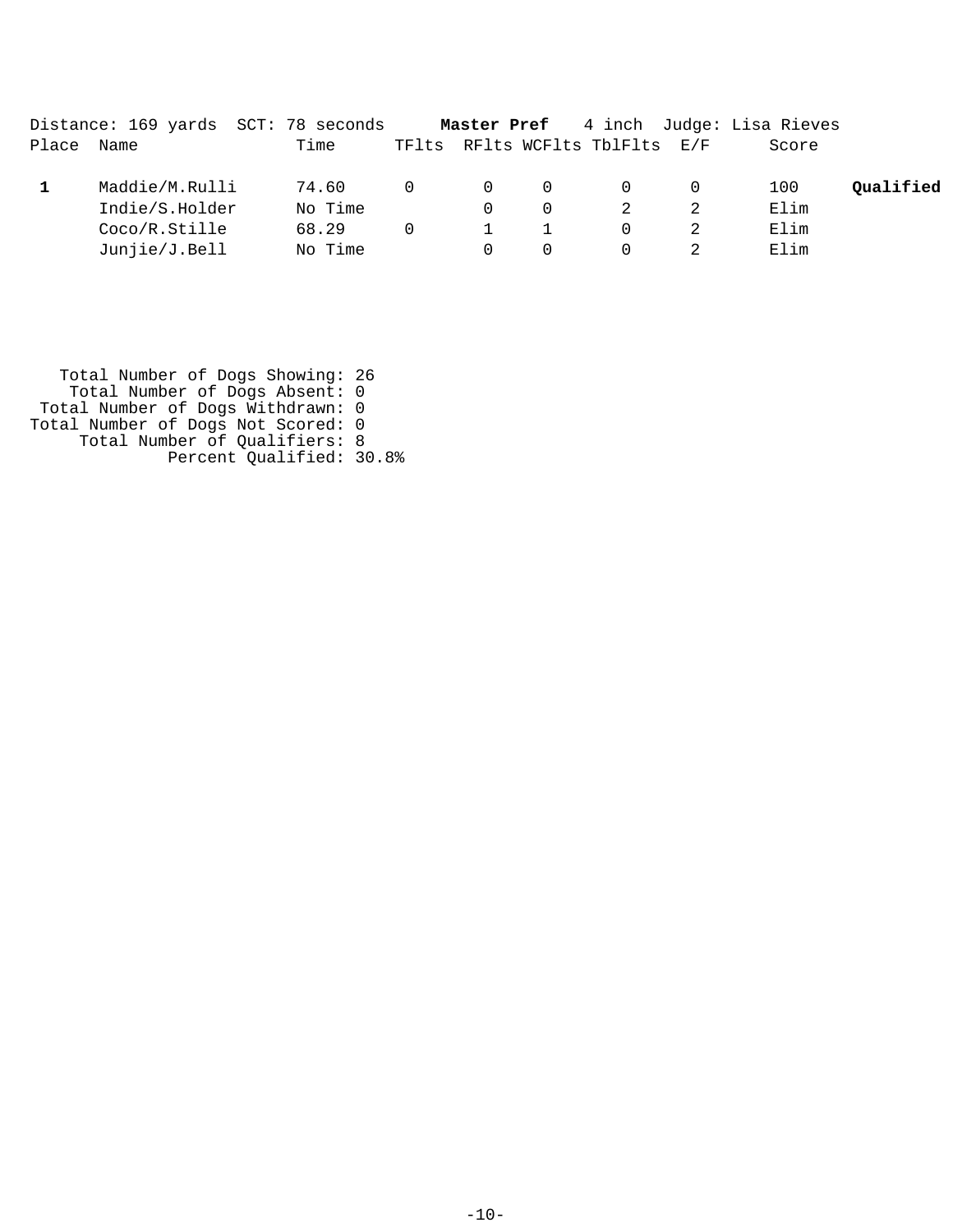## **Friday, March 11, 2022 Dog Training Club of St. Petersburg Open Standard**

Distance: 162 yards SCT: 66 seconds **Open** 20 inch Judge: Lisa Rieves

| Place      | Name                                                                                                                                                                                                     | Time    |              |                 |              | TFlts RFlts WCFlts TblFlts     | E/F            | Score |
|------------|----------------------------------------------------------------------------------------------------------------------------------------------------------------------------------------------------------|---------|--------------|-----------------|--------------|--------------------------------|----------------|-------|
|            | Savvy/J.Wooten                                                                                                                                                                                           | No Time |              | 0               | 0            | 0                              | $\mathbf{1}$   | Elim  |
|            | Remy/S.Funk                                                                                                                                                                                              | 77.50   | 22           | 2               | 2            | $\mathbf{1}$                   | 2              | Elim  |
|            | Slice/S.Rider                                                                                                                                                                                            | No Time |              | $\mathbf{1}$    | $\mathbf 0$  | 0                              | 2              | Elim  |
|            | Vibe/L.Ostrom                                                                                                                                                                                            | 53.18   | $\mathsf{O}$ | 2               | $\mathbf{1}$ | $\Omega$                       | $\mathbf{1}$   | Elim  |
| Place      | Distance: 160 yards SCT: 69 seconds     Open 16 inch Judge: Lisa Rieves<br>Name                                                                                                                          | Time    |              |                 |              | TFlts RFlts WCFlts TblFlts E/F |                | Score |
|            |                                                                                                                                                                                                          |         |              |                 |              |                                |                |       |
|            | Maybelline/P.Burch 85.45                                                                                                                                                                                 |         | 32           | $4\overline{ }$ | $4\degree$   | $\mathsf{O}$                   | 3              | Elim  |
| Place      | Distance: 158 yards SCT: 75 seconds 0pen 8 inch Judge: Lisa Rieves<br>Name                                                                                                                               | Time    |              |                 |              | TFlts RFlts WCFlts TblFlts E/F |                | Score |
|            | Rosie/E.Floro                                                                                                                                                                                            | 53.49   | $\mathsf{O}$ | $\mathbf{1}$    | 3            | 1                              | $\overline{2}$ | Elim  |
|            | Total Number of Dogs Showing: 6<br>Total Number of Dogs Absent: 0<br>Total Number of Dogs Withdrawn: 0<br>Total Number of Dogs Not Scored: 0<br>Total Number of Qualifiers: 0<br>Percent Qualified: 0.0% |         |              |                 |              |                                |                |       |
| Place Name |                                                                                                                                                                                                          | Time    |              |                 |              | TFlts RFlts WCFlts TblFlts E/F |                | Score |

Cowboy/J.Smith 70.63 0 0 0 0 1 Elim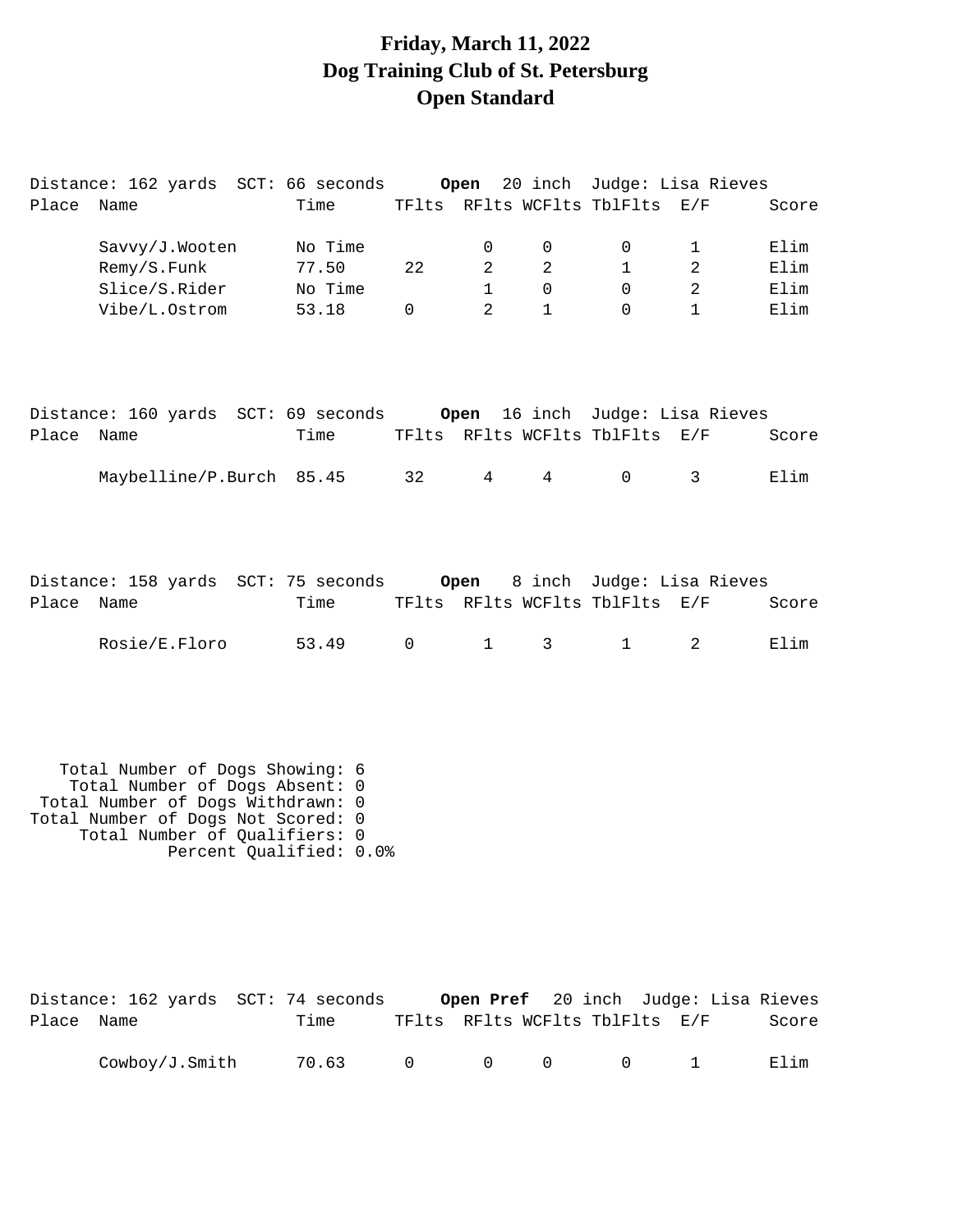|            | Distance: 162 yards SCT: 71 seconds Open Pref 16 inch Judge: Lisa Rieves |         |                |              |              |          |                                  |       |
|------------|--------------------------------------------------------------------------|---------|----------------|--------------|--------------|----------|----------------------------------|-------|
| Place Name |                                                                          | Time    |                |              |              |          | TFlts RFlts WCFlts TblFlts E/F   | Score |
|            | Dash/S.Ritch                                                             | 50.99   | $\overline{0}$ |              | $0 \qquad 1$ |          | $\overline{4}$<br>$\overline{0}$ | Elim  |
| Place Name | Distance: 158 yards SCT: 77 seconds Open Pref 8 inch Judge: Lisa Rieves  | Time    |                |              |              |          | TFlts RFlts WCFlts TblFlts E/F   | Score |
|            | Spike/S.Scott                                                            | No Time |                | $\mathbf{2}$ | $\mathbf{1}$ | $\Omega$ | $\mathcal{L}$                    | Elim  |

 Total Number of Dogs Showing: 3 Total Number of Dogs Absent: 0 Total Number of Dogs Withdrawn: 0 Total Number of Dogs Not Scored: 0 Total Number of Qualifiers: 0 Percent Qualified: 0.0%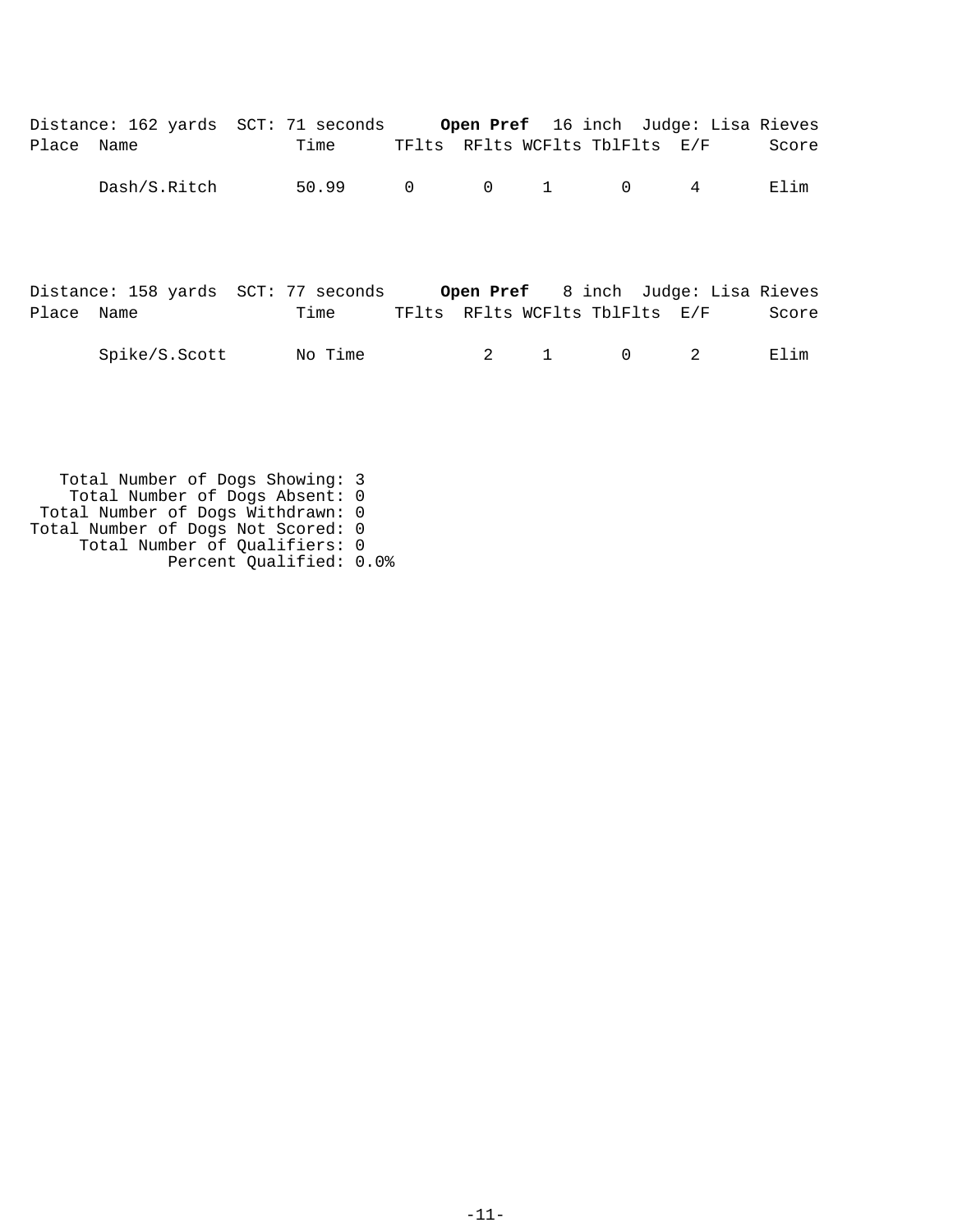#### **Friday, March 11, 2022 Dog Training Club of St. Petersburg Novice Standard**

|              | Distance: 130 yards SCT: 63 seconds |       |                |                |              | <b>Novice A</b> 20 inch Judge: Lisa Rieves |             |       |           |
|--------------|-------------------------------------|-------|----------------|----------------|--------------|--------------------------------------------|-------------|-------|-----------|
| Place Name   |                                     | Time  |                |                |              | TFlts RFlts WCFlts TblFlts E/F             |             | Score |           |
|              | Ryker/S.Goetzinger 41.80            |       | $\overline{0}$ | 1              | $\mathbf 0$  | $\overline{0}$                             | 0           | 95    | Qualified |
|              | Distance: 128 yards SCT: 74 seconds |       |                |                |              | <b>Novice A</b> 8 inch Judge: Lisa Rieves  |             |       |           |
| Place Name   |                                     | Time  |                |                |              | TFlts RFlts WCFlts TblFlts E/F             |             | Score |           |
|              | Badger/W.Fletcher                   | 56.04 | $\mathbf 0$    | 0              | $\mathbf 0$  | $\overline{0}$                             | 0           | 100   | Qualified |
| $\mathbf{2}$ | Keira/J.Fletcher                    | 54.43 | $\Omega$       |                | $\mathbf{1}$ |                                            | $\mathbf 0$ | 85    | Qualified |
|              | Maizie/S.Terry                      | 82.64 | 8              | $\overline{0}$ | 2            | 0                                          |             | Elim  |           |

 Total Number of Dogs Showing: 4 Total Number of Dogs Absent: 0 Total Number of Dogs Withdrawn: 0 Total Number of Dogs Not Scored: 0 Total Number of Qualifiers: 3 Percent Qualified: 75.0%

|            | Distance: 128 yards SCT: 69 seconds |         |  |                                     | Novice B 12 inch Judge: Lisa Rieves      |       |
|------------|-------------------------------------|---------|--|-------------------------------------|------------------------------------------|-------|
| Place Name |                                     | Time    |  |                                     | TFlts RFlts WCFlts TblFlts E/F           | Score |
|            | Keys/B.Christie                     | No Time |  | $\begin{matrix} 1 & 0 \end{matrix}$ | $\begin{array}{ccc} & & & 1 \end{array}$ | Elim  |
|            | Tonka/C.Little                      | No Time |  | $\bigcap$                           | $\Omega$                                 | Elim  |

|            | Distance: 128 yards SCT: 74 seconds |       |                                |                                         |  |  | <b>Novice B</b> 8 inch Judge: Lisa Rieves |
|------------|-------------------------------------|-------|--------------------------------|-----------------------------------------|--|--|-------------------------------------------|
| Place Name |                                     | Time  | TFlts RFlts WCFlts TblFlts E/F |                                         |  |  | Score                                     |
|            | Oliver/T.Sharpe                     | 64.18 |                                | $0 \qquad 2 \qquad 2 \qquad 0 \qquad 1$ |  |  | Elim                                      |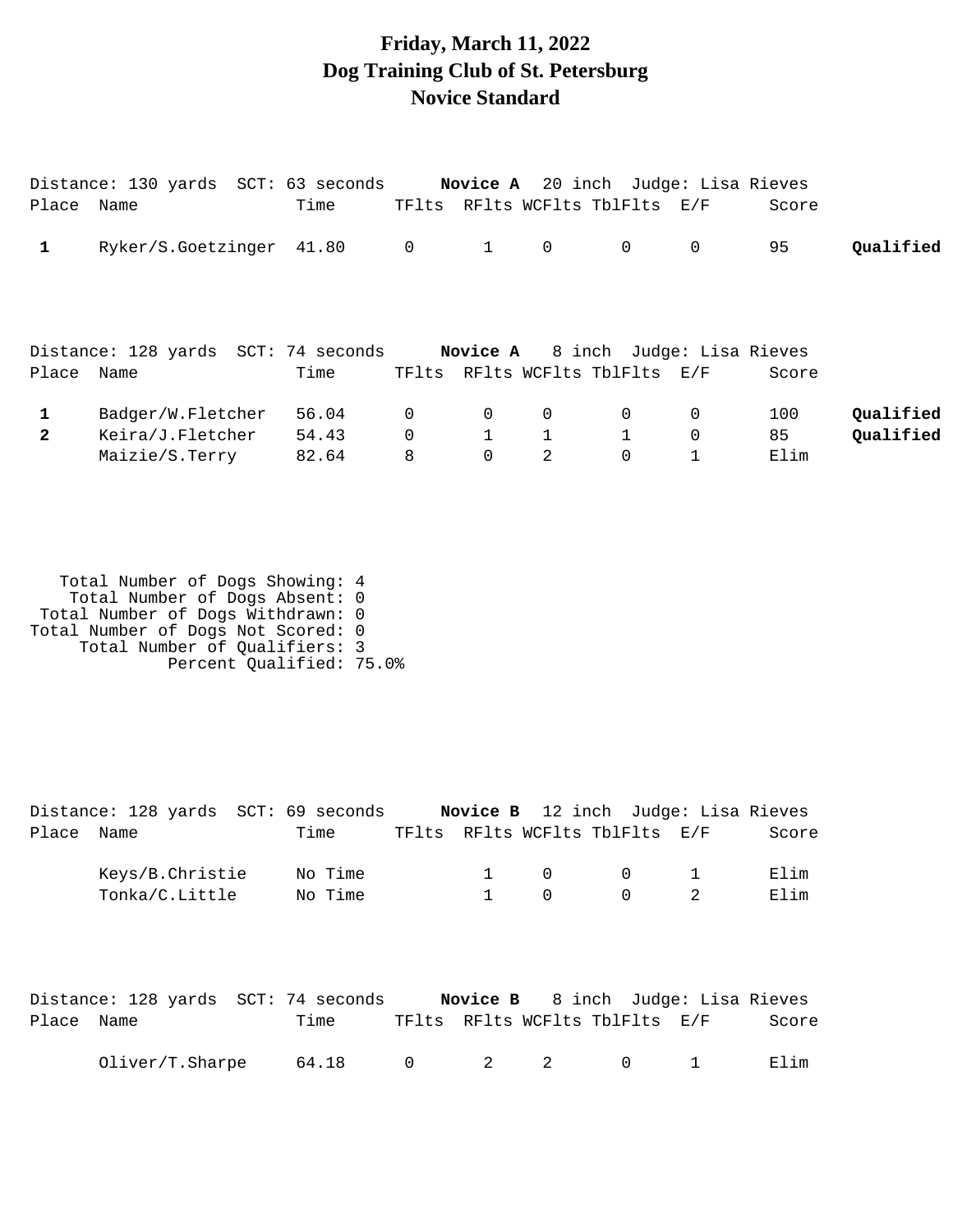Total Number of Dogs Showing: 3 Total Number of Dogs Absent: 0 Total Number of Dogs Withdrawn: 0 Total Number of Dogs Not Scored: 0 Total Number of Qualifiers: 0 Percent Qualified: 0.0%

Distance: 130 yards SCT: 68 seconds **Novice Pref** 16 inch Judge: Lisa Rieves Place Name Time TFlts RFlts WCFlts TblFlts E/F Score

Nyx/A.Ronning Absent

|            | Distance: 128 yards SCT: 79 seconds |      |  |          |                                |                                     | <b>Novice Pref</b> 4 inch Judge: Lisa Rieves |
|------------|-------------------------------------|------|--|----------|--------------------------------|-------------------------------------|----------------------------------------------|
| Place Name |                                     | Time |  |          | TFlts RFlts WCFlts TblFlts E/F |                                     | Score                                        |
|            | Libby/C.Molitaris No Time           |      |  |          | 2 0 0 2                        |                                     | Elim                                         |
|            | Elvis/C.Molitaris No Time           |      |  | $5 \t 2$ |                                | $\begin{matrix} 0 & 4 \end{matrix}$ | Elim                                         |

 Total Number of Dogs Showing: 2 Total Number of Dogs Absent: 1 Total Number of Dogs Withdrawn: 0 Total Number of Dogs Not Scored: 0 Total Number of Qualifiers: 0 Percent Qualified: 0.0%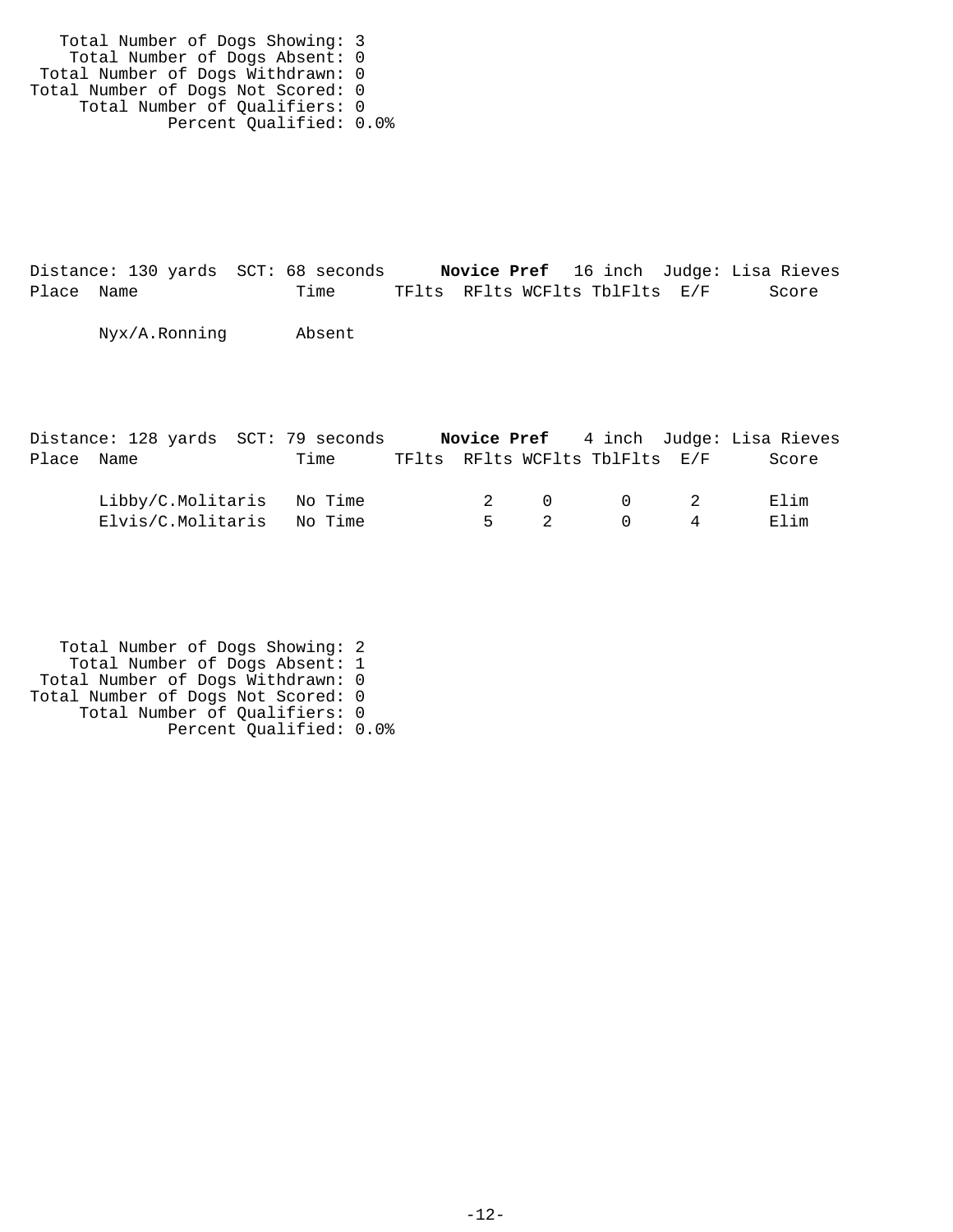# **Friday, March 11, 2022 Dog Training Club of St. Petersburg Master/Excellent JWW**

| Place Name   | Distance: 167 yards SCT: 45 seconds Excellent 20 inch Judge: Lisa Rieves                                                                                                                                  | Time            |                |                |                | TFlts RFlts WCFlts TblFlts E/F                 |             | Score         |           |
|--------------|-----------------------------------------------------------------------------------------------------------------------------------------------------------------------------------------------------------|-----------------|----------------|----------------|----------------|------------------------------------------------|-------------|---------------|-----------|
|              | Savvy/J.Wooten                                                                                                                                                                                            | No Time         |                | 0              | $\mathbf 1$    | 0                                              | 1           | Elim          |           |
|              | Remy/S.Funk                                                                                                                                                                                               | 61.40           | 48             | $\mathbf{1}$   | $\mathsf{O}$   | $\mathbf 0$                                    | $\Omega$    | Elim          |           |
| Place Name   | Distance: 163 yards SCT: 47 seconds Excellent 16 inch Judge: Lisa Rieves                                                                                                                                  | Time            |                |                |                | TFlts RFlts WCFlts TblFlts E/F                 |             | Score         |           |
|              |                                                                                                                                                                                                           |                 |                |                |                |                                                |             |               |           |
| $\mathbf{1}$ | Hero/D.Thomason                                                                                                                                                                                           | 34.00           | $\overline{0}$ | $\mathbf 0$    | $\mathsf{O}$   | $\mathsf{O}$                                   | $\mathbf 0$ | 100           | Qualified |
| Place Name   | Distance: 159 yards SCT: 49 seconds Excellent 12 inch Judge: Lisa Rieves<br>Layla/R.Butto                                                                                                                 | Time<br>No Time |                | $\overline{2}$ | $\overline{2}$ | TFlts RFlts WCFlts TblFlts E/F<br>$\mathsf{O}$ | 2           | Score<br>Elim |           |
|              | Total Number of Dogs Showing: 4<br>Total Number of Dogs Absent: 0<br>Total Number of Dogs Withdrawn: 0<br>Total Number of Dogs Not Scored: 0<br>Total Number of Qualifiers: 1<br>Percent Qualified: 25.0% |                 |                |                |                |                                                |             |               |           |

|            | Distance: 167 yards SCT: 47 seconds |       |          |                                              | <b>Master</b> 24 inch Judge: Lisa Rieves   |       |           |
|------------|-------------------------------------|-------|----------|----------------------------------------------|--------------------------------------------|-------|-----------|
| Place Name |                                     | Time  |          |                                              | TFlts RFlts WCFlts TblFlts E/F             | Score |           |
|            | Ocean/J.Valentovich 37.81 0 0 0     |       |          |                                              | $\begin{array}{ccc} & & & 0 & \end{array}$ | 100   | Oualified |
|            | Willow/C.Witt                       | 44.03 | $\Omega$ | $\begin{array}{ccc} & & 0 & & 2 \end{array}$ |                                            | Elim  |           |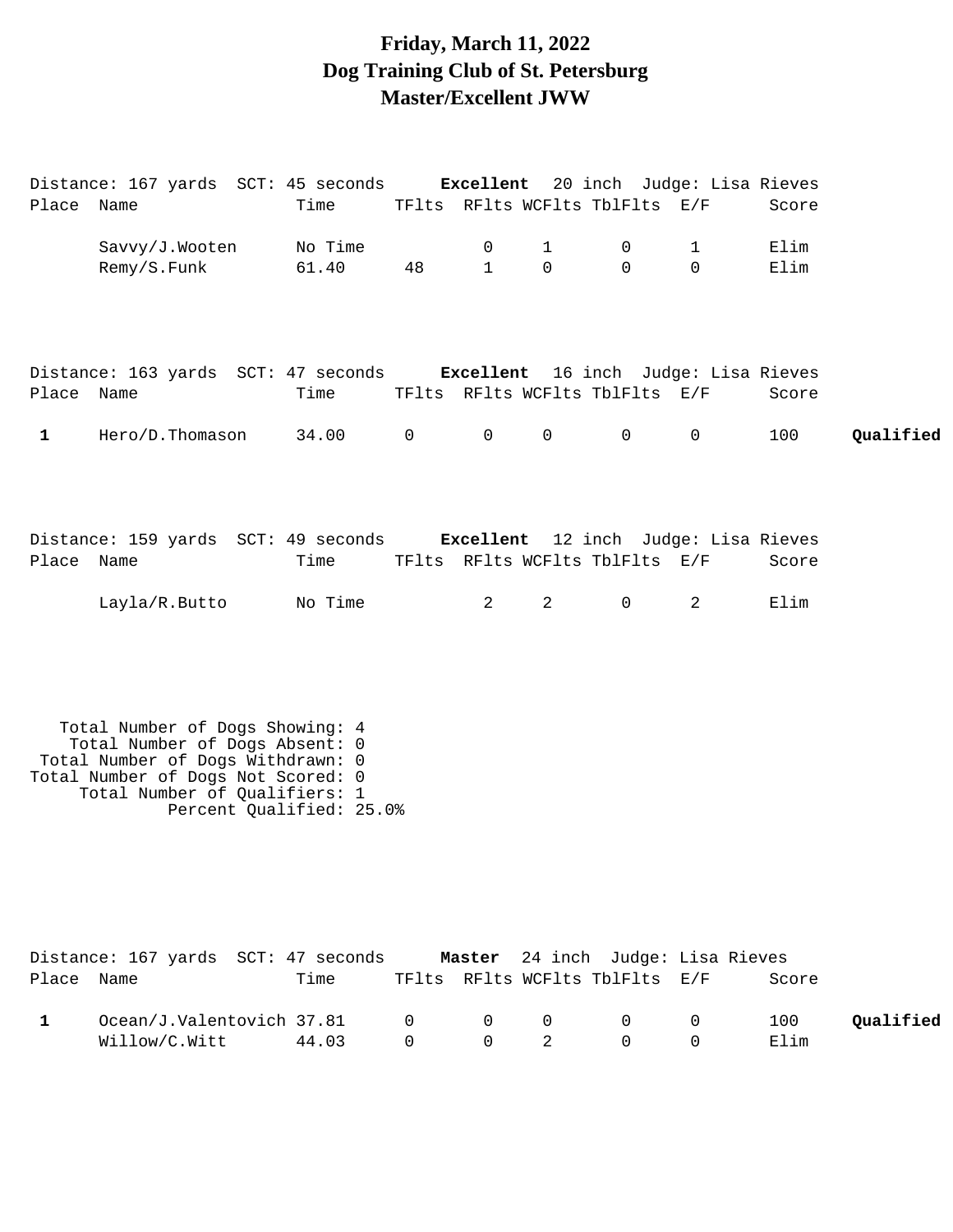|              | Distance: 167 yards | SCT: 45 seconds |          | Master   | 20 inch        | Judge: Lisa Rieves   |              |       |           |
|--------------|---------------------|-----------------|----------|----------|----------------|----------------------|--------------|-------|-----------|
| Place        | Name                | Time            | TFlts    |          |                | RFlts WCFlts TblFlts | E/F          | Score |           |
|              | Chase/D.Crowell     | 33.71           | 0        | $\Omega$ | $\Omega$       | $\Omega$             | $\Omega$     | 100   | Oualified |
| $\mathbf{2}$ | Bebop/G.Storm       | 35.04           | $\Omega$ | 0        | 0              | $\Omega$             | $\Omega$     | 100   | Qualified |
| 3            | Rhett/B.Scott       | 37.17           | $\Omega$ |          | $\overline{0}$ | 0                    | 0            | 100   | Qualified |
| 4            | Hobbes/J.Joyce      | 39.24           | $\Omega$ | 0        | $\Omega$       | $\Omega$             | $\Omega$     | 100   | Qualified |
|              | Gia/D.Berry         | 45.24           | $\Omega$ | 0        |                | $\Omega$             | $\Omega$     | Elim  |           |
|              | Goose/J.Smith       | 52.25           | 21       |          | $\overline{0}$ | $\Omega$             | $\mathbf{1}$ | Elim  |           |
|              | Gemma/S.Hyde        | 41.52           | $\Omega$ | 0        |                | $\Omega$             | $\Omega$     | Elim  |           |
|              | Utah/H.Broadbent    | 29.43           | $\Omega$ |          | 0              | $\Omega$             | $\Omega$     | Elim  |           |
|              | Gem/L.Ostrom        | 42.73           | $\Omega$ |          | $\overline{0}$ | $\Omega$             | 0            | Elim  |           |
|              | Axl Rose/J.O'Neill  | 45.82           | $\Omega$ | $\Omega$ | $\Omega$       | $\Omega$             | 0            | 100   | Oualified |
|              | TKO/D.Donaldson     | 44.37           | $\Omega$ |          | 0              | $\Omega$             |              | 100   | Qualified |
|              |                     |                 |          |          |                |                      |              |       |           |

|              | Distance: 163 yards<br>SCT: | 47 seconds |             | Master      | 16 inch |                      | Judge: Lisa Rieves |       |           |
|--------------|-----------------------------|------------|-------------|-------------|---------|----------------------|--------------------|-------|-----------|
| Place        | Name                        | Time       | TFlts       |             |         | RFlts WCFlts TblFlts | E/F                | Score |           |
| 1            | Spencer/J.Wooten            | 29.10      | $\Omega$    | $\mathbf 0$ | 0       | 0                    | 0                  | 100   | Qualified |
| $\mathbf{2}$ | Bogey/D.Atkinson            | 32.87      | $\Omega$    | $\Omega$    | 0       | $\overline{0}$       | 0                  | 100   | Qualified |
| 3            | Daisy/M.Panzeri             | 34.70      | $\mathbf 0$ | 0           | 0       | 0                    | 0                  | 100   | Qualified |
| 4            | Envy/F.Krueger              | 37.71      | $\mathbf 0$ | $\mathbf 0$ | 0       | 0                    | 0                  | 100   | Qualified |
|              | Meg/P.Gelb                  | 27.75      | $\Omega$    |             | 0       | $\Omega$             | 0                  | Elim  |           |
|              | Epic/J.Lipsio               | 73.15      | 78          | 3           |         | 0                    |                    | Elim  |           |
|              | Hootie/J.Mylchreest         | No Time    |             | 0           |         | $\overline{0}$       |                    | Elim  |           |
|              | Tyler/L.Coleman             | 41.31      | $\mathbf 0$ | $\mathbf 0$ | 2       | $\overline{0}$       | 0                  | Elim  |           |
|              | Jolie/S.Holder              | Absent     |             |             |         |                      |                    |       |           |
|              | Wicked/S.Michaels           | Absent     |             |             |         |                      |                    |       |           |
|              | Ivan/E.Ewins                | 41.52      | $\Omega$    | $\Omega$    | 0       | $\Omega$             | 0                  | 100   | Qualified |
|              | Cash/J.Schlueter            | 40.40      | $\Omega$    | $\mathbf 0$ | 0       | $\overline{0}$       | 0                  | 100   | Qualified |
|              | Twitch/S.Rider              | Absent     |             |             |         |                      |                    |       |           |
|              | Trudy/B.Jordan              | 40.53      | $\Omega$    | $\mathbf 0$ | 0       | $\overline{0}$       | 0                  | 100   | Qualified |
|              |                             |            |             |             |         |                      |                    |       |           |

|              | Distance: 159 yards SCT: 49 seconds |         |                | Master      |          |                                | 12 inch Judge: Lisa Rieves |       |           |
|--------------|-------------------------------------|---------|----------------|-------------|----------|--------------------------------|----------------------------|-------|-----------|
| Place Name   |                                     | Time    |                |             |          | TFlts RFlts WCFlts TblFlts E/F |                            | Score |           |
|              | Jake/F.Salvas                       | 39.94   | $\Omega$       | $\Omega$    | $\Omega$ | $\overline{0}$                 | 0                          | 100   | Qualified |
| $\mathbf{2}$ | Luke/F.Salvas                       | 46.03   | $\overline{0}$ | $\mathbf 0$ | $\Omega$ | $\Omega$                       | 0                          | 100   | Qualified |
|              | Phineas/D.Englund                   | No Time |                | 2           |          | 0                              | 2                          | Elim  |           |
|              | Blaze/S.Michaels                    | Absent  |                |             |          |                                |                            |       |           |
|              | Donna/J.Constantine Absent          |         |                |             |          |                                |                            |       |           |
|              | Edge/S.Michaels                     | Absent  |                |             |          |                                |                            |       |           |
|              |                                     |         |                |             |          |                                |                            |       |           |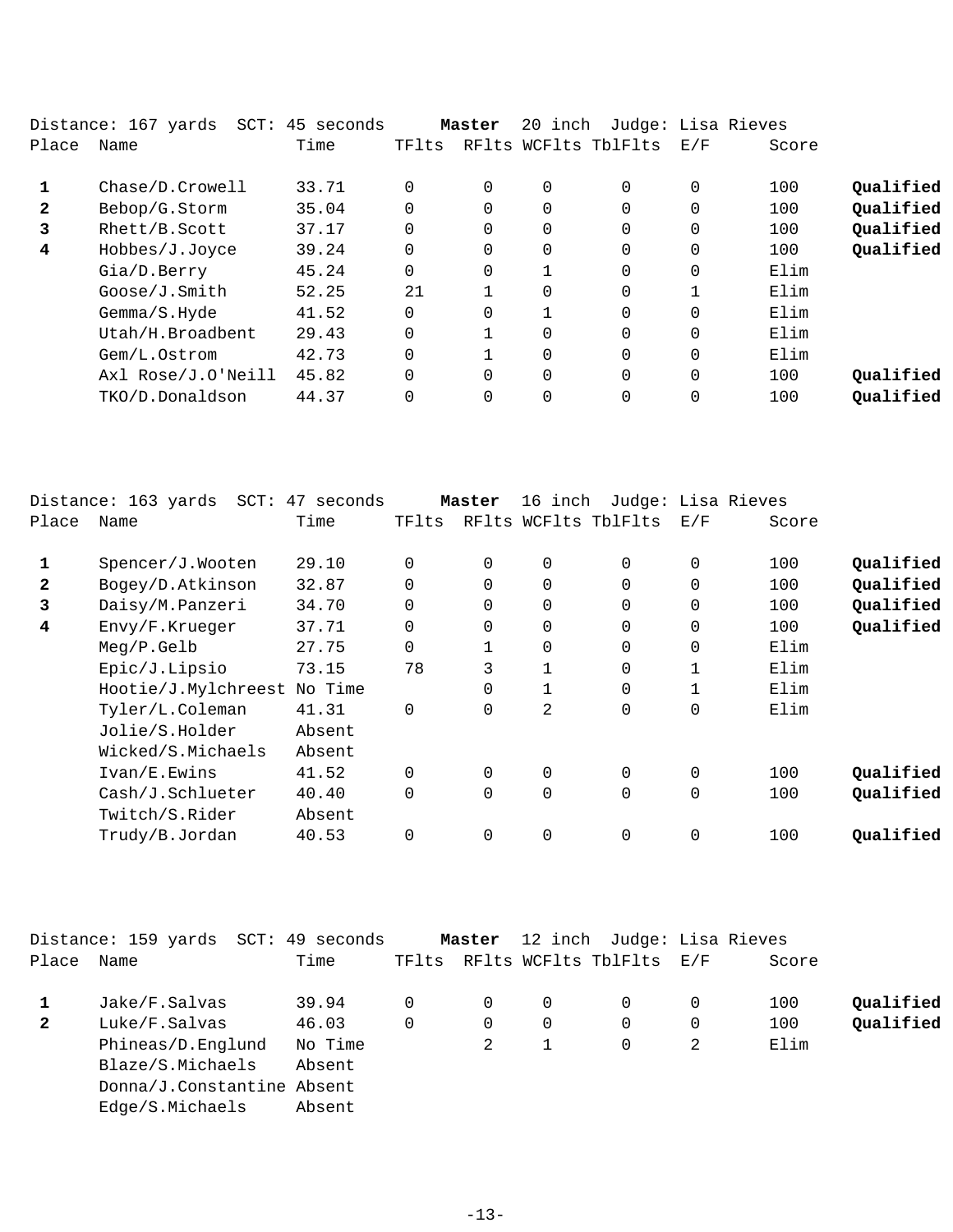|              | Distance: 159 yards<br>SCT: | 52 seconds |       | Master | 8 inch      |                      | Judge: Lisa Rieves |       |           |
|--------------|-----------------------------|------------|-------|--------|-------------|----------------------|--------------------|-------|-----------|
| Place        | Name                        | Time       | TFlts |        |             | RFlts WCFlts TblFlts | E/F                | Score |           |
|              | Moka/M.Douglas              | 39.36      |       | 0      | 0           | 0                    | 0                  | 100   | Qualified |
| $\mathbf{2}$ | CoCo/S.Holder               | 42.60      |       | 0      | 0           | $\Omega$             | 0                  | 100   | Qualified |
|              | Bindi/R.Stille              | 60.97      | 24    | 0      |             | $\Omega$             | $\Omega$           | Elim  |           |
|              | Mr. Ping/J.Bell             | 64.42      | 36    | 0      | $\mathbf 0$ | $\Omega$             | 0                  | 64    |           |
|              | Tess/L.Ranieri              | No Time    |       |        | $\Omega$    | $\Omega$             |                    | Elim  |           |
|              | Lexi/C.Tolson               | 46.22      | 0     | 0      |             | $\Omega$             | $\Omega$           | Elim  |           |
|              | Buff/S.Michaels             | Absent     |       |        |             |                      |                    |       |           |

 Total Number of Dogs Showing: 33 Total Number of Dogs Absent: 7 Total Number of Dogs Withdrawn: 0 Total Number of Dogs Not Scored: 0 Total Number of Qualifiers: 18 Percent Qualified: 54.5%

|            |              | Distance: 167 yards SCT: 50 seconds |  |                                | <b>Excellent Pref</b> 16 inch Judge: Lisa Rieves |
|------------|--------------|-------------------------------------|--|--------------------------------|--------------------------------------------------|
| Place Name |              | Time                                |  | TFlts RFlts WCFlts TblFlts E/F | Score                                            |
|            | Dash/S.Ritch | 50.86 0 1 3 0 1                     |  |                                | Elim                                             |

|            | Distance: 163 yards SCT: 52 seconds       |      |  |                                | <b>Excellent Pref</b> 12 inch Judge: Lisa Rieves |  |
|------------|-------------------------------------------|------|--|--------------------------------|--------------------------------------------------|--|
| Place Name |                                           | Time |  | TFlts RFlts WCFlts TblFlts E/F | Score                                            |  |
|            | $\text{Lizzie/R.Kizziar}$ 55.53 9 1 0 0 0 |      |  |                                | Elim                                             |  |

 Total Number of Dogs Showing: 2 Total Number of Dogs Absent: 0 Total Number of Dogs Withdrawn: 0 Total Number of Dogs Not Scored: 0 Total Number of Qualifiers: 0 Percent Qualified: 0.0%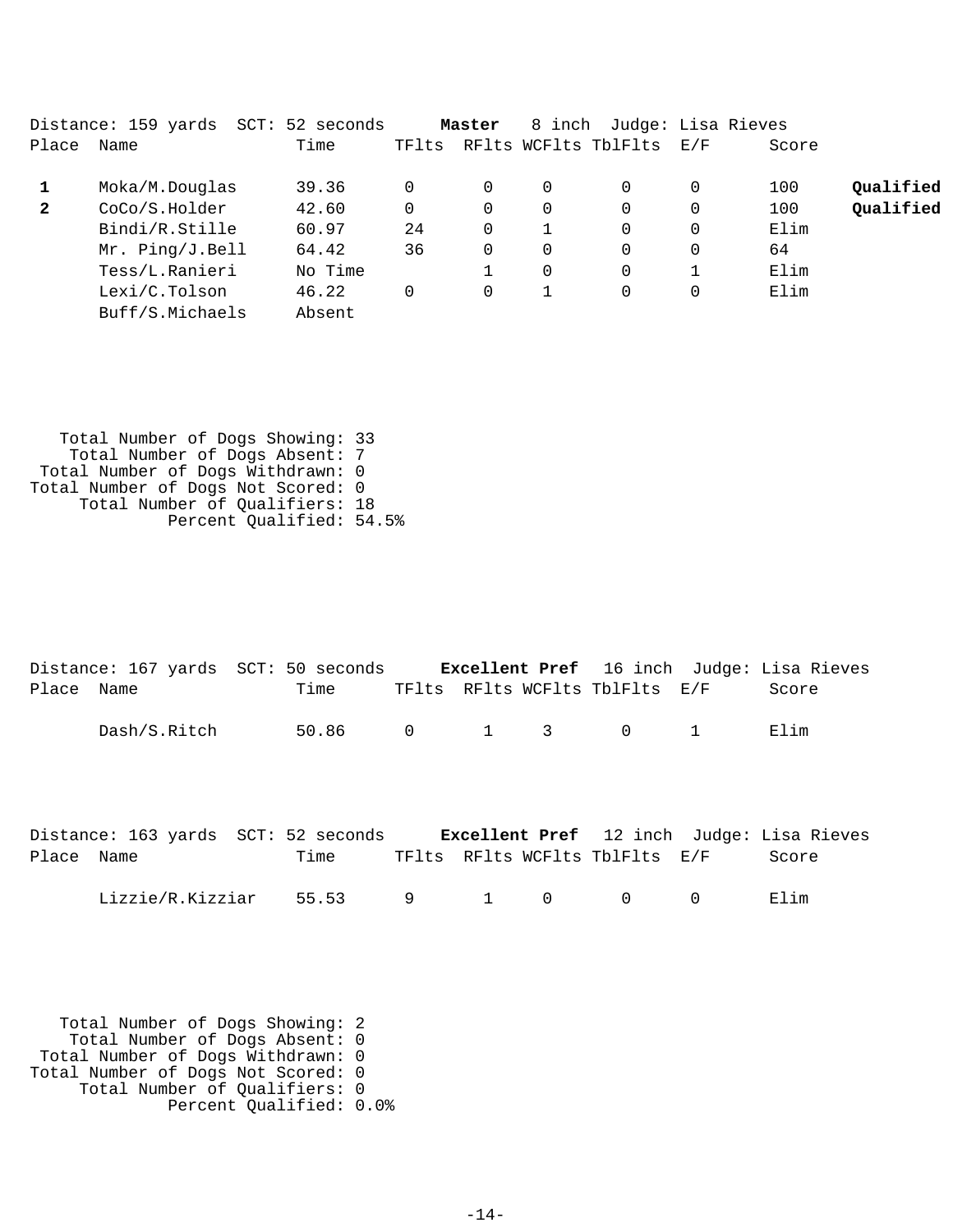|              | Distance: 167 yards SCT: 52 seconds |       |              |                |          |                          | Master Pref 20 inch Judge: Lisa Rieves |           |
|--------------|-------------------------------------|-------|--------------|----------------|----------|--------------------------|----------------------------------------|-----------|
| Place        | Name                                | Time  | TFlts        |                |          | RFlts WCFlts TblFlts E/F | Score                                  |           |
|              | Benny/J.Joyce                       | 46.00 | 0            | $\overline{0}$ | $\Omega$ |                          | 100                                    | Qualified |
| $\mathbf{2}$ | Pecoy/K.Himmelfarb 48.30            |       | 0            | $\overline{0}$ | 0        |                          | 100                                    | Qualified |
|              | Lotte/L.Belcher                     | 49.09 | <sup>n</sup> |                | 0        |                          | 100                                    | Qualified |
|              | Sollie/K.Himmelfarb 54.23           |       | 6            |                |          |                          | Elim                                   |           |

|              | Distance: 167 yards<br>SCT: | 50 seconds |       | Master Pref |   | 16 inch              |          | Judge: Lisa Rieves |           |
|--------------|-----------------------------|------------|-------|-------------|---|----------------------|----------|--------------------|-----------|
| Place        | Name                        | Time       | TFlts |             |   | RFlts WCFlts TblFlts | E/F      | Score              |           |
|              | Zeke/R.Henson               | 35.84      |       | 0           | 0 |                      | 0        | 100                | Qualified |
| $\mathbf{2}$ | Bindy/L.Grqurich            | 37.87      |       | $\Omega$    | 0 |                      | 0        | 100                | Qualified |
| 3            | Katie/L.Wilken              | 39.81      |       | $\Omega$    | 0 |                      | $\Omega$ | 100                | Qualified |
|              | Tank/R.Henson               | No Time    |       |             |   | 0                    |          | Elim               |           |
|              | Winnie/J.Smith              | 52.99      | 6     |             | 3 |                      | 2        | Elim               |           |
|              | Coqui/L.Wilken              | 48.48      |       | $\Omega$    | 0 |                      |          | Elim               |           |
|              |                             |            |       |             |   |                      |          |                    |           |

|              | Distance: 163 yards<br>SCT: | 52 seconds |       | Master Pref |          | 12 inch              |             | Judge: Lisa Rieves |           |
|--------------|-----------------------------|------------|-------|-------------|----------|----------------------|-------------|--------------------|-----------|
| Place        | Name                        | Time       | TFlts |             |          | RFlts WCFlts TblFlts | E/F         | Score              |           |
|              | Jax/D.Crowell               | 33.51      |       | $\Omega$    | $\Omega$ | $\Omega$             | 0           | 100                | Oualified |
| $\mathbf{2}$ | Victoria/M.Hissam           | 40.72      |       | $\Omega$    | $\Omega$ | $\Omega$             | 0           | 100                | Qualified |
| 3            | Dallas/J.Gorbas             | 43.27      |       | $\Omega$    | $\Omega$ | $\Omega$             | 0           | 100                | Qualified |
| 4            | Echo/J.Killeen              | 48.54      |       | $\Omega$    | $\Omega$ | $\Omega$             | $\Omega$    | 100                | Qualified |
|              | Blue/P.McBride              | 44.43      |       | $\Omega$    |          | $\Omega$             | $\mathbf 0$ | Elim               |           |
|              | Jessie/K.Jones              | 57.75      | 15    | $\Omega$    | 0        | 0                    | $\Omega$    | 85                 |           |
|              | Calie/D.Englund             | 44.32      |       | $\Omega$    | 0        | $\Omega$             |             | Elim               |           |
|              | Kaylee/T.Colbert            | 51.49      |       | $\Omega$    | 0        | 0                    | 0           | 100                | Oualified |
|              | Taq/S.Irish                 | 49.48      |       | $\Omega$    | 0        | 0                    | $\Omega$    | 100                | Qualified |
|              | Breeze/L.Calci              | 49.31      |       | $\Omega$    | 0        | 0                    | 0           | 100                | Qualified |

|       | Distance: 159 yards SCT: 54 seconds |       |                |                |          |                                | Master Pref 8 inch Judge: Lisa Rieves |           |
|-------|-------------------------------------|-------|----------------|----------------|----------|--------------------------------|---------------------------------------|-----------|
| Place | Name                                | Time  |                |                |          | TFlts RFlts WCFlts TblFlts E/F | Score                                 |           |
|       |                                     |       |                |                |          |                                |                                       |           |
|       | Tammy/A.Johnson-Moz 28.94 0 0       |       |                |                | $\Omega$ |                                | 100                                   | Oualified |
|       | Willie/S.Pocs                       | 41.09 | $\cap$         | $\Omega$       |          |                                | 100                                   | Oualified |
|       | Trinity/A.Johnson-M 49.64           |       | $\overline{0}$ | $\overline{0}$ |          |                                | 100                                   | Oualified |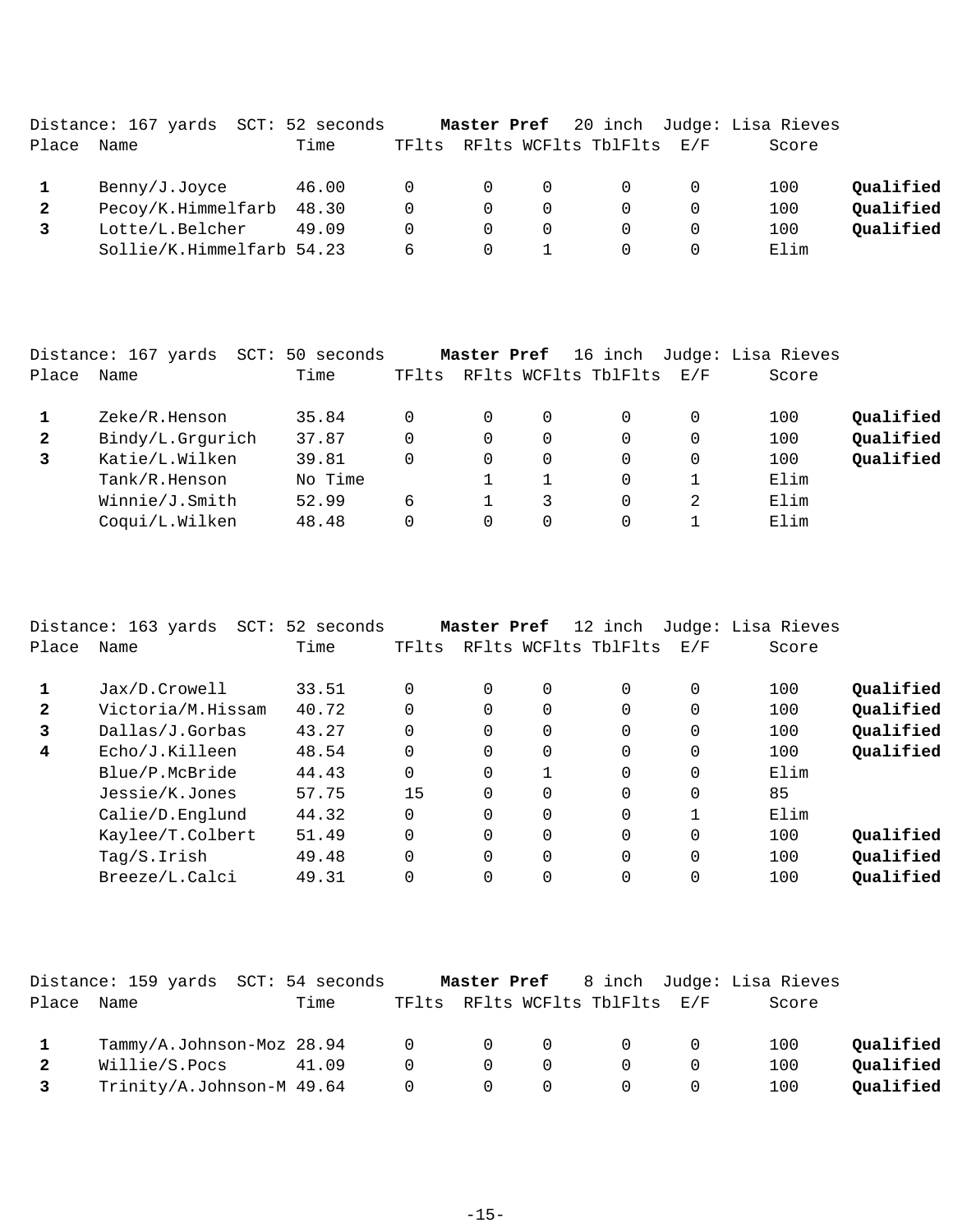|       | Distance: 159 yards  SCT: 57 seconds |         |              | Master Pref    |          |                          |   | 4 inch Judge: Lisa Rieves |           |
|-------|--------------------------------------|---------|--------------|----------------|----------|--------------------------|---|---------------------------|-----------|
| Place | Name                                 | Time    | TFlts        |                |          | RFlts WCFlts TblFlts E/F |   | Score                     |           |
|       | Indie/S.Holder                       | 45.41   | <sup>n</sup> | $\overline{0}$ | $\Omega$ |                          |   | 100                       | Qualified |
| 2     | Junjie/J.Bell                        | 46.10   | $\Omega$     | 0              | 0        |                          |   | 100                       | Qualified |
|       | Maddie/M.Rulli                       | 53.22   | 0            |                | 0        |                          |   | 100                       | Qualified |
|       | Coco/R.Stille                        | No Time |              |                | 4        |                          | 4 | Elim                      |           |

 Total Number of Dogs Showing: 27 Total Number of Dogs Absent: 0 Total Number of Dogs Withdrawn: 0 Total Number of Dogs Not Scored: 0 Total Number of Qualifiers: 19 Percent Qualified: 70.4%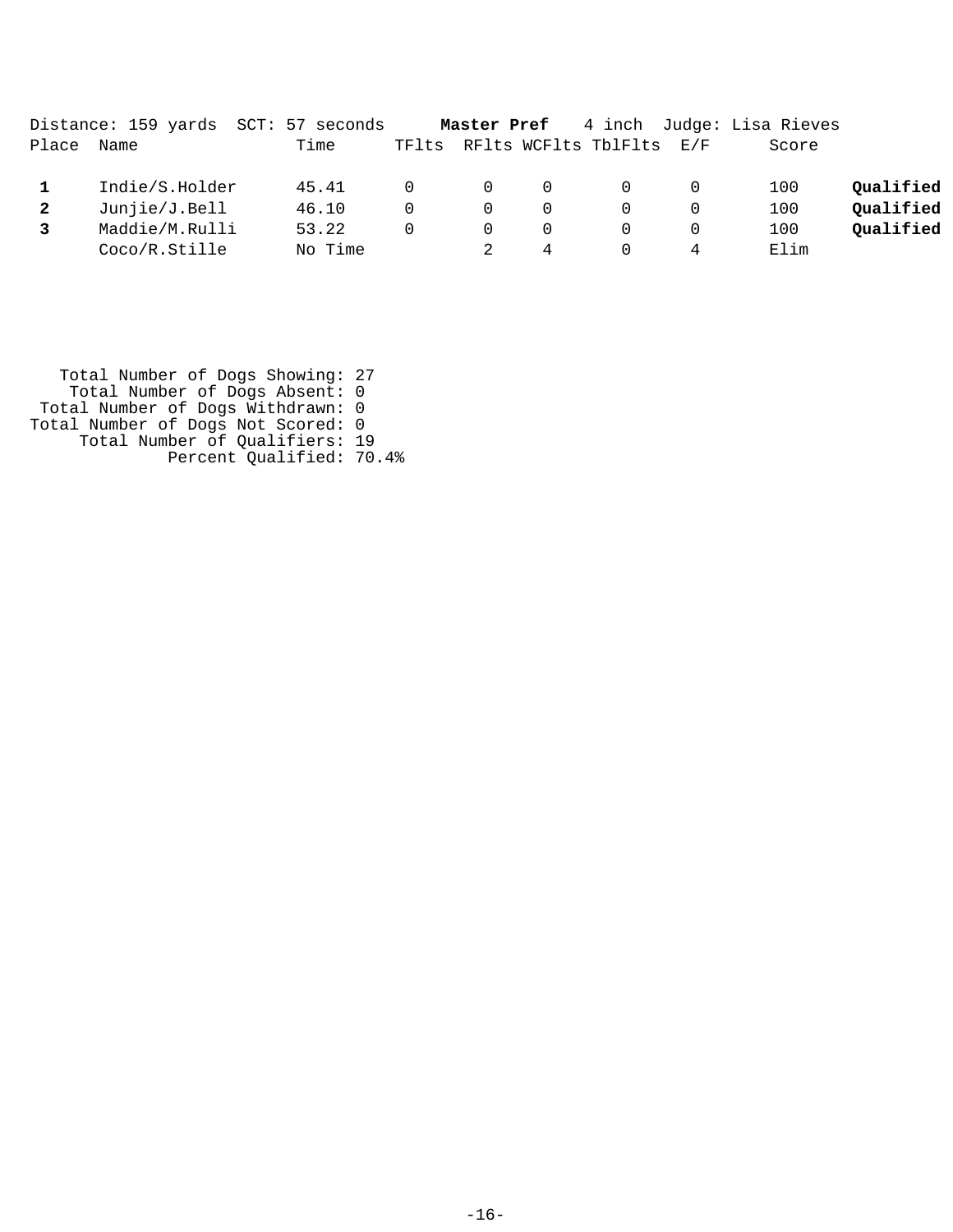### **Friday, March 11, 2022 Dog Training Club of St. Petersburg Open JWW**

|              | Distance: 140 yards  SCT: 40 seconds <b>Open</b> 20 inch  Judge: Lisa Rieves |                 |                |              |              |                                |             |       |           |
|--------------|------------------------------------------------------------------------------|-----------------|----------------|--------------|--------------|--------------------------------|-------------|-------|-----------|
| Place Name   |                                                                              | Time            |                |              |              | TFlts RFlts WCFlts TblFlts E/F |             | Score |           |
|              | Vibe/L.Ostrom                                                                | 32.04 0         |                | $1 \quad$    | $\mathbf{1}$ | $\Omega$                       | $\mathbf 1$ | Elim  |           |
| Place Name   | Distance: 137 yards SCT: 42 seconds 6 open 16 inch Judge: Lisa Rieves        | Time            |                |              |              | TFlts RFlts WCFlts TblFlts E/F |             | Score |           |
| $\mathbf{1}$ | Maybelline/P.Burch 45.32                                                     |                 | $6\overline{}$ | $\mathbf{1}$ | $\mathbf 0$  | $\mathbf 0$                    | $\mathbf 0$ | 89    | Qualified |
| Place Name   | Distance: 134 yards SCT: 45 seconds     Open 12 inch Judge: Lisa Rieves      | Time            |                |              |              | TFlts RFlts WCFlts TblFlts E/F |             | Score |           |
| $\mathbf{1}$ | Neo/J.Schlueter<br>Keys/B.Christie                                           | 31.01<br>Absent | $\overline{0}$ | $\mathbf{1}$ | $\mathsf{O}$ | 0                              | $\mathbf 0$ | 95    | Qualified |

 Total Number of Dogs Showing: 3 Total Number of Dogs Absent: 1 Total Number of Dogs Withdrawn: 0 Total Number of Dogs Not Scored: 0 Total Number of Qualifiers: 2 Percent Qualified: 66.7%

|            | Distance: 134 yards SCT: 50 seconds |       |  |                                         |  | Open Pref 8 inch Judge: Lisa Rieves |
|------------|-------------------------------------|-------|--|-----------------------------------------|--|-------------------------------------|
| Place Name |                                     | Time  |  | TFlts RFlts WCFlts TblFlts E/F          |  | Score                               |
|            | Spike/S.Scott                       | 29.73 |  | $0 \qquad 1 \qquad 1 \qquad 0 \qquad 1$ |  | Elim                                |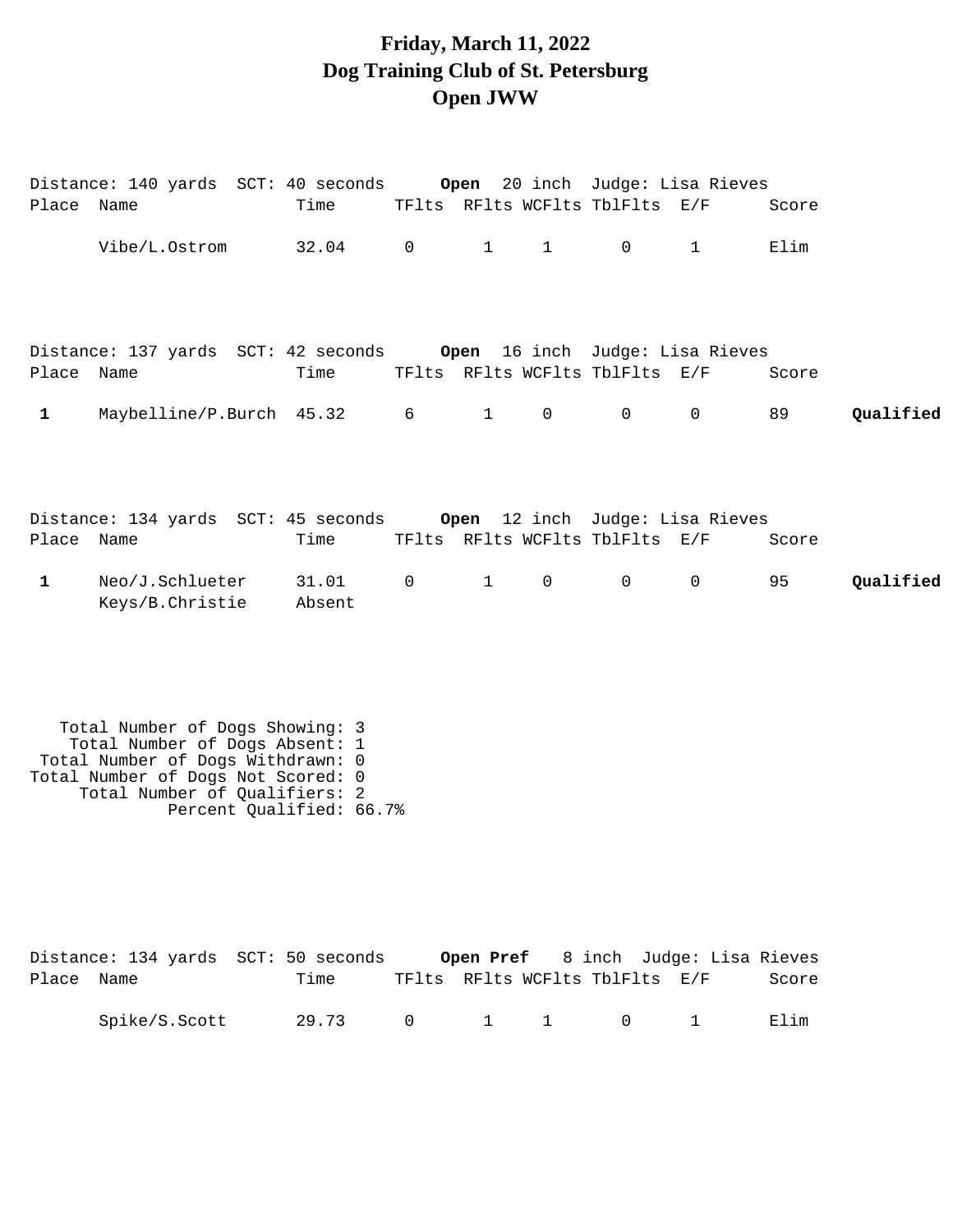Total Number of Dogs Showing: 1 Total Number of Dogs Absent: 0 Total Number of Dogs Withdrawn: 0 Total Number of Dogs Not Scored: 0 Total Number of Qualifiers: 0 Percent Qualified: 0.0%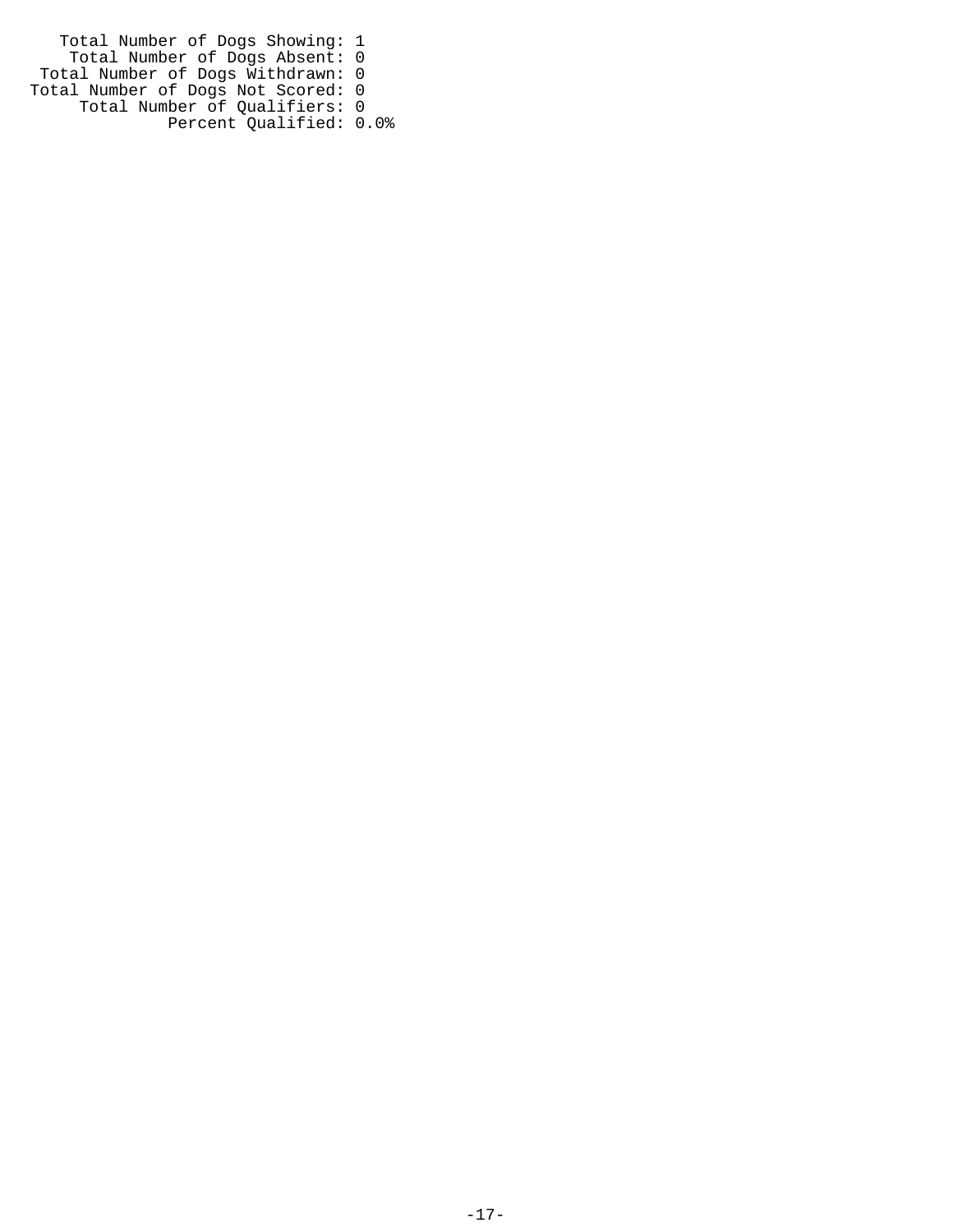#### **Friday, March 11, 2022 Dog Training Club of St. Petersburg Novice JWW**

|              | Distance: 120 yards  SCT: 40 seconds |       |                |              | <b>Novice A</b> 20 inch Judge: Lisa Rieves |             |              |       |           |
|--------------|--------------------------------------|-------|----------------|--------------|--------------------------------------------|-------------|--------------|-------|-----------|
| Place Name   |                                      | Time  |                |              | TFlts RFlts WCFlts TblFlts E/F             |             |              | Score |           |
|              | Ryker/S.Goetzinger 31.08             |       | $\overline{0}$ | $\mathbf{1}$ | $\overline{0}$                             | $\mathbf 0$ | $\mathbf{1}$ | Elim  |           |
|              |                                      |       |                |              |                                            |             |              |       |           |
|              | Distance: 118 yards SCT: 51 seconds  |       |                |              | <b>Novice A</b> 8 inch Judge: Lisa Rieves  |             |              |       |           |
| Place Name   |                                      | Time  |                |              | TFlts RFlts WCFlts TblFlts E/F             |             |              | Score |           |
| $\mathbf{1}$ | Maizie/S.Terry                       | 28.14 | $\overline{0}$ | $\mathbf 0$  | $\mathbf 0$                                | 0           | $\mathbf 0$  | 100   | Qualified |
| $\mathbf{2}$ | Badger/W.Fletcher                    | 38.36 | $\Omega$       | $\mathbf 0$  | $\Omega$                                   | $\mathbf 0$ | $\mathbf 0$  | 100   | Qualified |
|              | Keira/J.Fletcher                     | 30.93 |                | $\mathbf 0$  | $\mathbf 0$                                | $\mathbf 0$ |              | Elim  |           |

 Total Number of Dogs Showing: 4 Total Number of Dogs Absent: 0 Total Number of Dogs Withdrawn: 0 Total Number of Dogs Not Scored: 0 Total Number of Qualifiers: 2 Percent Qualified: 50.0%

|            | Distance: 118 yards SCT: 47 seconds Novice B 12 inch Judge: Lisa Rieves |      |                                                    |                                |                |       |           |
|------------|-------------------------------------------------------------------------|------|----------------------------------------------------|--------------------------------|----------------|-------|-----------|
| Place Name |                                                                         | Time |                                                    | TFlts RFlts WCFlts TblFlts E/F |                | Score |           |
|            | Tonka/C.Little 39.20 0 1 0 0 0                                          |      |                                                    |                                |                | 95    | Qualified |
| Place Name | Distance: 118 yards SCT: 51 seconds Novice B 8 inch Judge: Lisa Rieves  | Time |                                                    | TFlts RFlts WCFlts TblFlts E/F |                | Score |           |
|            | $Oliver/T.Sharpe$ 24.89 0                                               |      | $\begin{array}{ccc} & & 0 & \quad & 0 \end{array}$ | $\overline{O}$                 | $\overline{0}$ | 100   | Oualified |